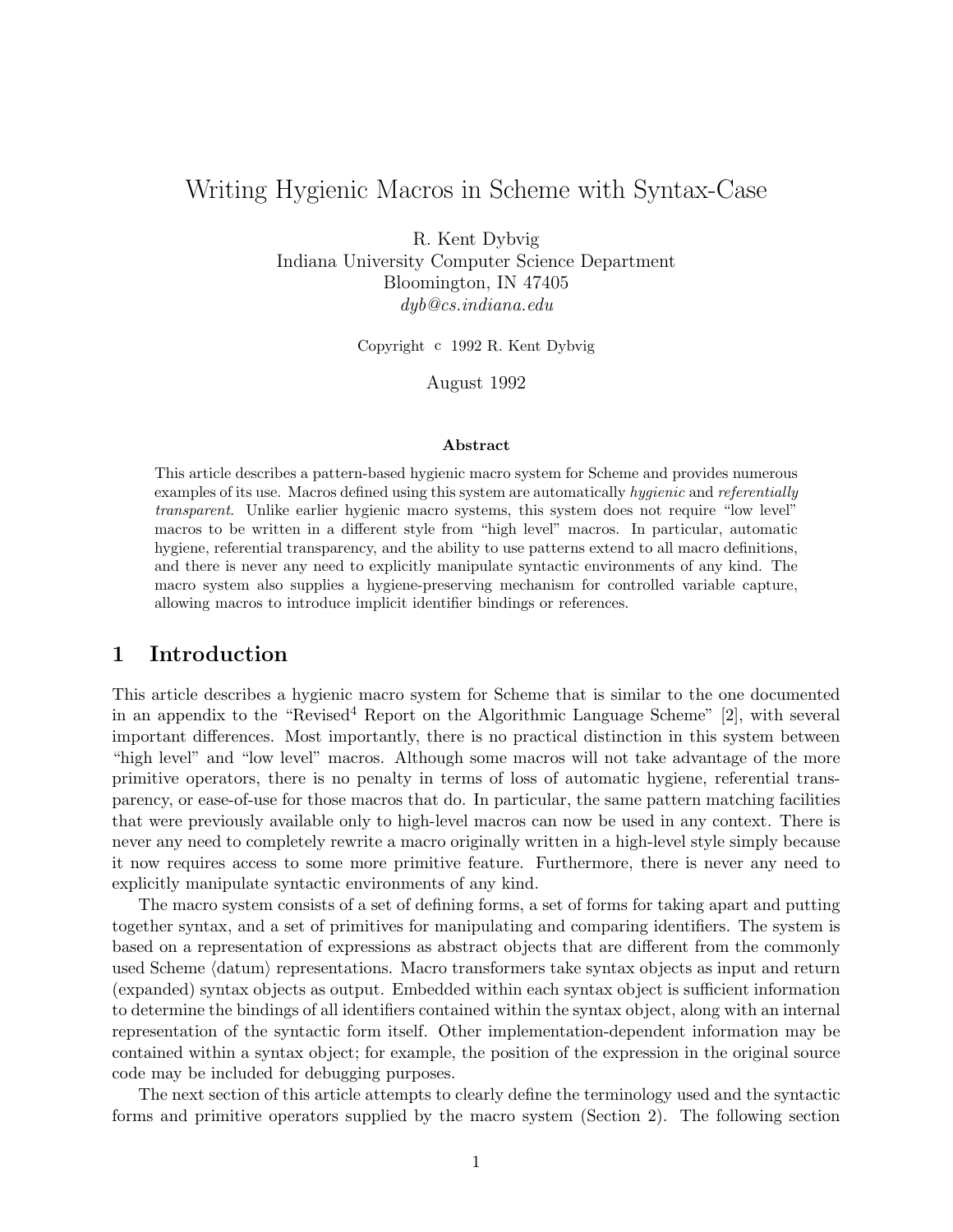demonstrates through a series of examples how easy it is to write macros, ranging from simple to complex, using this system (Section 3). The reader may prefer to skip over Section 2 on first reading and return to it after working through some of the examples in Section 3. Although this is not intended to serve as a complete implementors' guide, a theory of operation is given to help macro writers understand the expansion process (Section 4).

In order to fully understand the examples in this article, it is necessary to have a good understanding of Scheme, and helpful but not necessary to have studied or used extend-syntax [5, 3] or the high-level system documented in the Revised<sup>4</sup> Report.

This article is intended to instruct potential macro-system users how to use the system; there is no attempt at justification or comparison with other systems. A more formal treatment of this macro system and its implementation, along with background information on this and other macro systems is given in [4].

A complete implementation of the macro system is available, and should run in any Scheme system with the provision of a few implementation-dependent "hooks." It can be obtained via "anonymous ftp" from *moose.cs.indiana.edu* in the directory *pub/scheme/syntax-case.* 

### 2 Syntactic forms and primitives

New macros are defined to extend the set of syntactic forms available within a program or subprogram. All extended syntactic forms, also referred to as "macro calls," take the form:

### (keyword . subform)

where keyword is an identifier that names a macro. The syntax of *subform* is determined by the macro and can vary significantly from macro to macro. The mechanisms for establishing new keyword bindings and for writing macros are described in the remainder of this section. Extensive examples demonstrating the use of each of the features described in this section are given in the following section.

Macros defined using these facilities are automatically hygienic [6]. If a macro transformer inserts a binding for an identifier (variable or keyword), the new binding will not capture other identifiers (even of the same name) introduced elsewhere. Macros defined using these facilities are also referentially transparent [1]. If a macro transformer inserts a free reference to an identifier, the reference refers to the binding that was visible where the transformer was specified, regardless of any local bindings that may surround the use of the macro. In order to maintain these two properties, bound identifiers introduced by macros are renamed, at least in effect, to avoid potential conflicts.

Although this is almost always the desired behavior, it is sometimes desirable to insert identifiers into the output of a macro that behave as if they had been present in the original expression. That is, it is sometimes desirable for inserted identifiers to be bound (captured) by existing bindings or for inserted bindings to bind (capture) existing references. A mechanism for doing this in a controlled, hygiene-preserving manner is described at the end of this section.

New syntactic forms are defined by associating an identifier, or keyword, with a transformation procedure, or *transformer*. At top level, syntactic definitions take the form of:

#### (define-syntax keyword transformer-expression)

The transformer-expression must be an expression that evaluates to a transformer. When the expander encounters an expression of the form (keyword . subform), the expression is passed to the associated transformer for processing. The scope of syntactic definitions can be limited by using one of the lexical binding forms: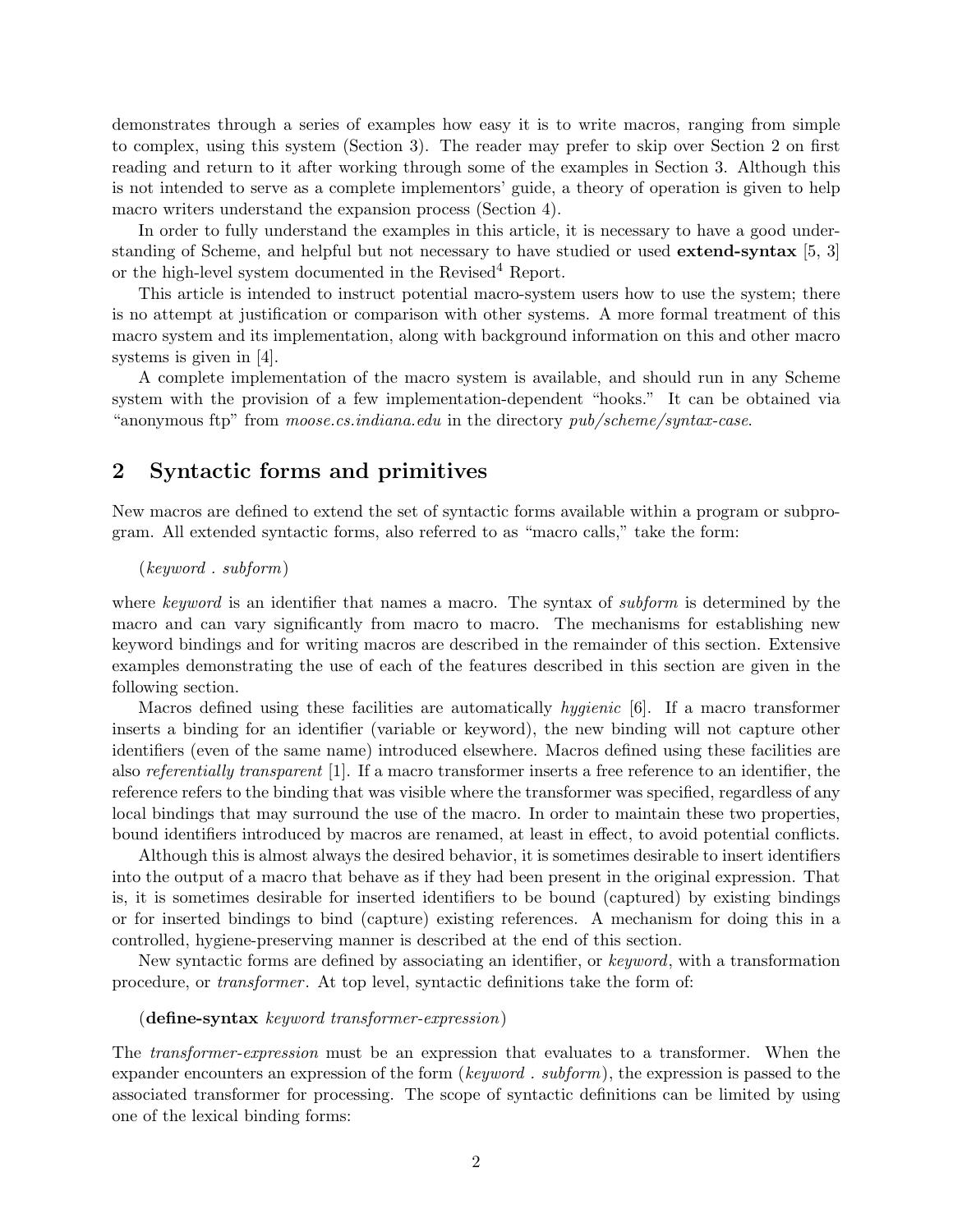$(\text{let-syntax} \ ((\text{keyword} \ transformer-expression) \ \dots))$ body)

```
(letrec-syntax ((keyword transformer-expression) \ldots)
  body)
```
In both of these forms the *keyword* denotes new syntax in *body*; in the case of **letrec-syntax** the binding scope also includes each transformer-expression.

Lexical macro keyword bindings, ordinary lexical variable bindings, and pattern variable bindings (introduced below) can shadow each other, and any lexical binding shadows a top-level binding for the same identifier. Any **define-syntax** forms appearing within the definitions at the front of a lambda body (or other similar body) are treated as letrec-syntax bindings.

Macro transformers are procedures of one argument. The argument to a macro transformer is a *syntax object*, which contains contextual information about an expression in addition to its structure. This contextual information enables the macro system to determine, for each identifier contained within the expression, to which binding the identifier refers. This information is required to maintain hygiene and referential transparency. This same information also allows macro transformers to compare identifiers according to their intended use as free identifiers, bound identifiers, or data. Syntax objects may contain other syntactic information that is not of direct interest to the macro writer. For example, syntax objects can contain source annotations that allow the evaluator to correlate the final object code with the source code that produced it.

The output from a transformer may itself be a macro call or contain macro calls, in which case further expansion is performed until no macro calls remain.

Transformers decompose their input using syntax-case and rebuild their output using syntax. A syntax-case expression takes the following form:

 $(\textbf{syntax-case } input\text{-}expression (literal \dots) clause \dots)$ 

Each clause takes one of the following two forms:

(pattern output-expression) (pattern fender output-expression)

syntax-case first evaluates *input-expression*, then attempts to match the resulting value with the pattern from the first clause. This value is usually a syntax object, but it may be any Scheme list structure. If the value matches the pattern, and there is no fender present, output-expression is evaluated and its value returned as the value of the syntax-case expression. If the value does not match the pattern, the value is compared against the next clause, and so on. An error is signaled if the value does not match any of the patterns.

Patterns consist of list structures, identifiers, and constants. Each identifier within a pattern is either a *literal*, a *pattern variable*, or the special identifier ..., which represents an ellipsis. Any identifier other than  $\dots$  is a literal if it appears in the list of literals (*literal*  $\dots$ ) in the **syntax-case** expression; otherwise it is a pattern variable. Literals serve as auxiliary keywords, such as else in case and cond expressions. List structure within a pattern specifies the basic structure required of the input, pattern variables specify arbitrary substructure, and literals and constants specify atomic pieces that must match exactly. Ellipses specify repeated occurrences of the subpatterns they follow.

An input form  $F$  matches a pattern  $P$  if and only if:

P is a pattern variable; or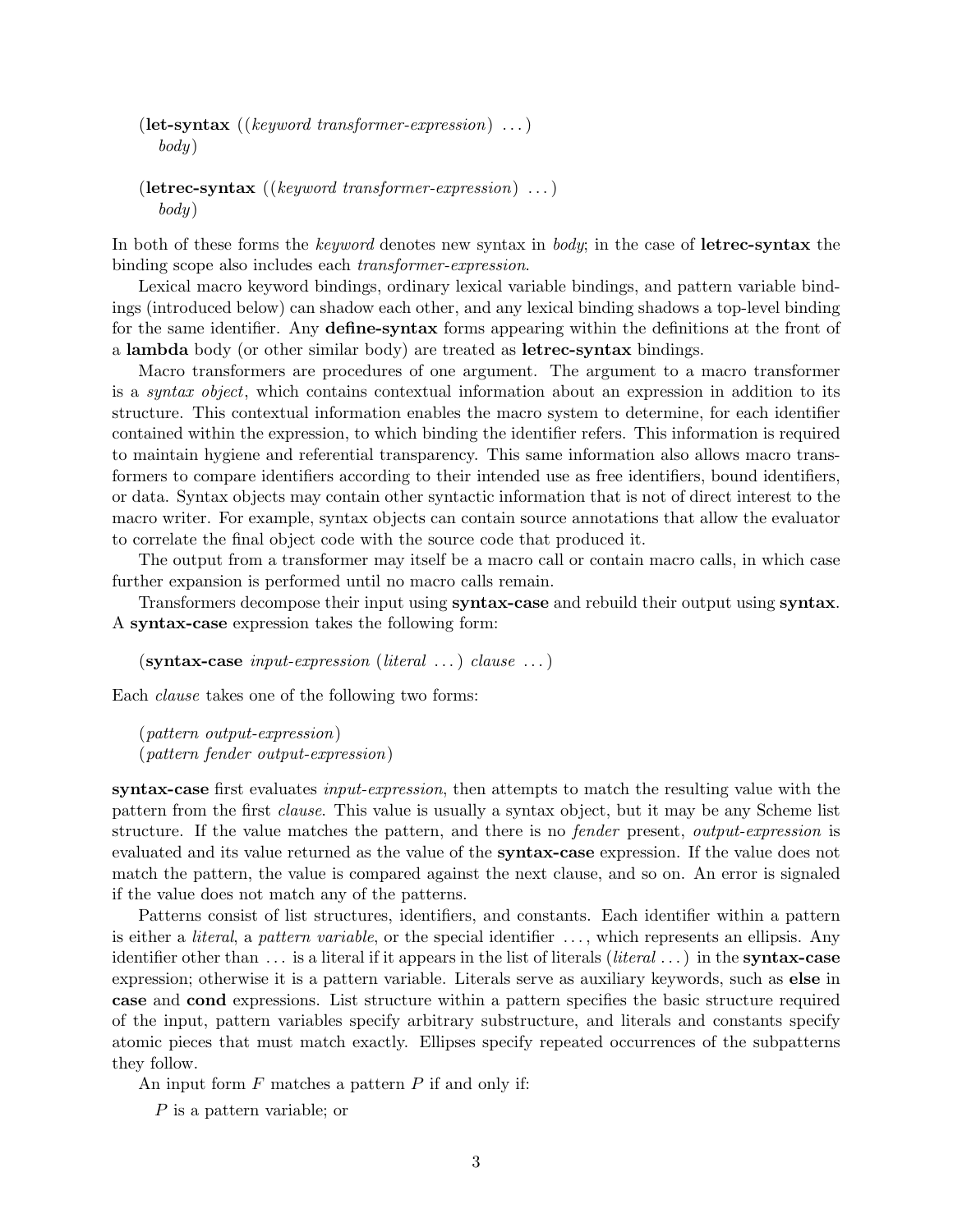P is a literal identifier and F is an identifier with the same binding; or

P is a pattern list  $(P_1 \ldots P_n)$  and F is a list of n forms that match  $P_1$  through  $P_n$ , respectively; or

P is an improper pattern list  $(P_1 P_2 ... P_n P_{n+1})$  and F is a list or improper list of n or more forms that match  $P_1$  through  $P_n$ , respectively, and whose nth "cdr" matches  $P_{n+1}$ ; or P is of the form  $(P_1 \ldots P_n P_{n+1}$  ellipsis) where ellipsis is the identifier  $\ldots$  and F is a proper list of at least n elements, the first n of which match  $P_1$  through  $P_n$ , respectively, and each remaining element of F matches  $P_{n+1}$ ; or

P is a pattern datum and F is equal to P in the sense of the equal? procedure.

If the optional fender is present, it serves as an additional constraint on acceptance of a clause. If the value of input-expression matches the pattern for a given clause, the corresponding fender is evaluated. If fender evaluates to a true value the clause is accepted, otherwise the clause is rejected as if the input had failed to match the pattern. Fenders are logically a part of the matching process, i.e., they specify additional matching constraints beyond the basic structure of an expression.

Pattern variables contained within a clause's *pattern* are bound to the corresponding pieces of the input value within the clause's fender (if present) and output-expression. Although pattern variable bindings created by syntax-case can shadow (and be shadowed by) lexical and macro keyword bindings, pattern variables can be referenced only within syntax expressions. Scheme syntax expressions have the following form:

### (syntax template)

A syntax form returns a Scheme object in much the same way as quote or quasiquote, with two important differences: the values of pattern variables appearing within template are inserted into *template*, and contextual syntactic information contained within *template* is retained. All list structure within template remains ordinary list structure in the output, and all other items (including identifiers) are inserted without further interpretation. Contextual information associated with the values of inserted pattern variables and any nonlist items from the template is retained in the output.

Within a template, a subtemplate followed by an ellipsis expands into zero or more occurrences of the subtemplate. The subtemplate must contain at least one pattern variable that was in a subpattern followed by an ellipsis in the input. (Otherwise, the expander could not determine how many times the subform should be repeated in the output.) This generalizes in a natural way to nested ellipses. There is one exception to this rule: the special template (. . . . . .) expands into . . . . This is used by macro-defining macros to introduce ellipses into the defined macros.

A pattern variable that occurs in a syntax template is replaced by the subform it matched in the syntax-case expression that established the pattern variable's binding. Pattern variables that occur in subpatterns followed by one or more ellipses may occur only in subtemplates that are followed by (at least) as many ellipses in a syntax template, in which case they are replaced in the output by all of the subforms they matched in the input.

It is an error for a transformer to return a "raw" symbol; all names returned by a transformer must be identifiers introduced by syntax expressions. In other words, if a transformer returns a symbol, the behavior is undefined.

The system provides three predicates for recognizing and comparing identifiers<sup>1</sup>: *identifier?*, free-identifier=?, and bound-identifier=?. The predicate identifier? returns true if and only if its argument is an identifier.

<sup>&</sup>lt;sup>1</sup>The term *identifier* is used throughout as shorthand for "syntax object representing an identifier."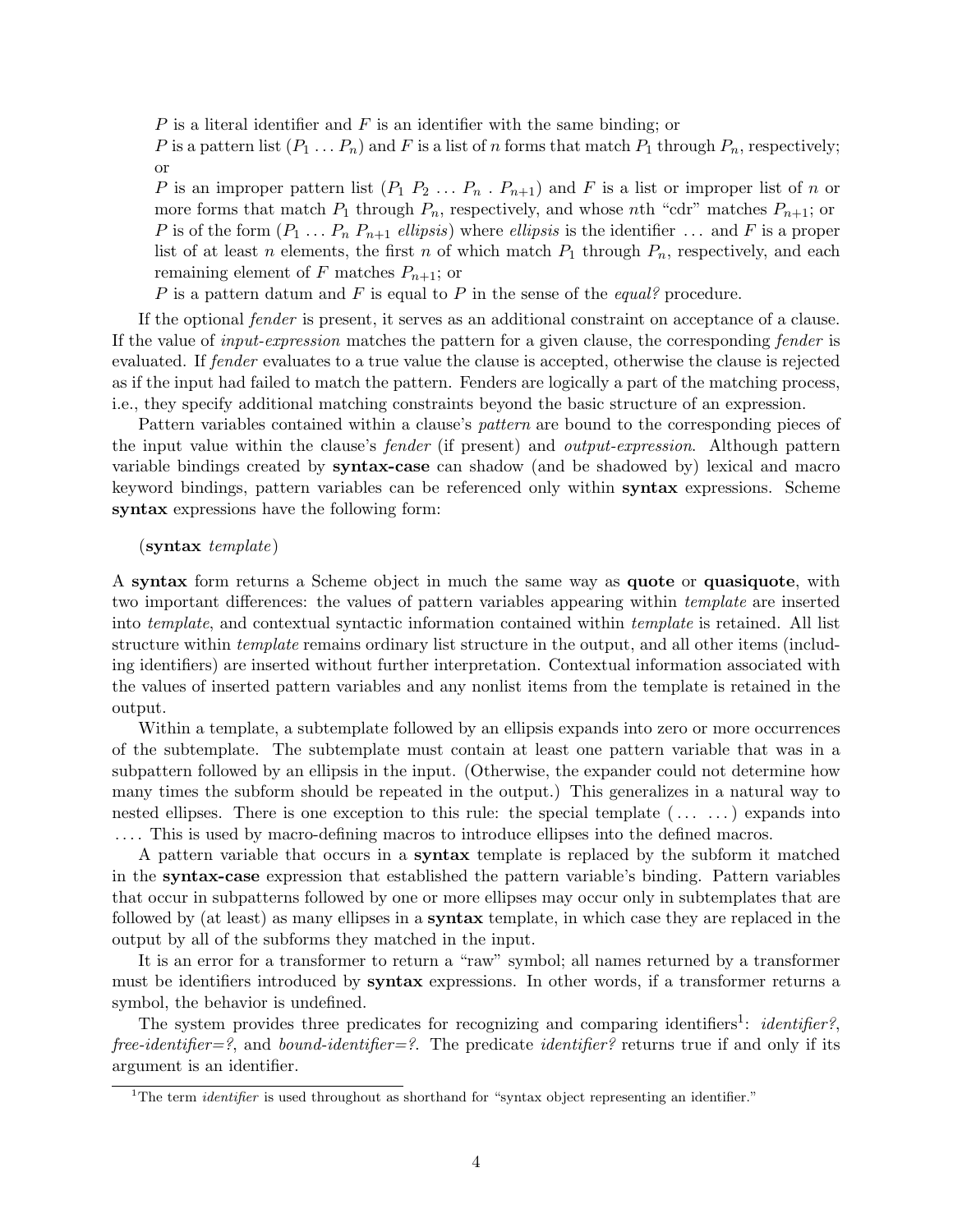The predicates free-identifier=? and bound-identifier=? are used to determine whether two identifiers are equal based on their intended use as free or bound identifiers in the output of a macro. When it is necessary to determine if a binding introduced for one identifier would bind references to another, the predicate *bound-identifier*=? is used. Two identifiers are *bound-identifier*=? only if both have the same name and both were present in the original program or both were introduced by the same macro application. The predicate *bound-identifier*= $\frac{1}{2}$  can be used for detecting duplicate variable names in a binding construct, or for other preprocessing of a binding construct that requires detecting instances of the bound variables. When it is necessary to determine if two identifiers, inserted as free references, would both refer to the same binding, the predicate free-identifier=? is used. Literal identifiers appearing in syntax-case patterns (such as else in cond) are matched using free-identifier=?.

Two identifiers may be *free-identifier*=? if they are not *bound-identifier*=?, but the converse is never true. In general, when two identifiers are introduced at different macro expansion steps but both would refer to the same binding if inserted as free references, they are free-identifier=? but not *bound-identifier=?*.

On rare occasions, it is necessary to compare two identifiers that will be inserted as symbolic (quoted) data in the output of a macro. No predicate for directly comparing two identifiers that will be used as symbolic data is provided; however, it is simple to define one in terms of  $syntax-object >datum$ , which extracts the "raw" datum from any syntax object:

 $(define \ symbolic-identifier=?$  $(\text{lambda } (x y))$  $\text{e}q?$  (syntax-object  $\text{e}$  > datum x)  $(syntax-object > datum y)))$ 

It is never necessary to generate a single unique name for insertion in the output of a macro, as is often necessary in nonhygienic systems, since inserted bindings are, in effect, renamed as necessary. However, it is sometimes convenient to be able to create a list of temporary names. The procedure generate-temporaries is used for this purpose. This procedure takes a list as input and returns a list of new identifiers, one for each element in the input list. The actual elements of the input list are ignored. Typically, the list passed to generate-temporaries is a list of subforms from the input to a macro where the number of subforms determines the number of temporaries required. (See the letrec example in the next section.)

Occasionally it is useful to define macros that introduce visible bindings for identifiers that are not supplied explicitly in a macro call. For example, we might wish to define a loop macro that binds the implicit variable exit to an escape procedure within the loop body. This can be done using the procedure *implicit-identifier*. The procedure *implicit-identifier*, given a *template identifier* and a symbol as arguments, creates an identifier named by the symbol that behaves as if it had been introduced at the same time and place as the template identifier. The template identifier is often the macro keyword itself, extracted from the input, and the symbol is the symbolic name of the identifier to be constructed. Section 3 presents several examples using implicit-identifier.

Many syntax errors are reported automatically by syntax-case when none of the clauses are selected. Sometimes, however, the error messages produced are misleading (for example, if syntax-case is applied to only a portion of the input) or less informative than desired. The procedure syntax-error can be used to signal an error explicitly. This procedure accepts one or more arguments: the first argument is a syntax object (which is always stripped of all syntactic information for readability), and the remaining arguments are strings describing the error. If no string arguments are supplied, a default message such as "invalid syntax" is printed along with the stripped first argument.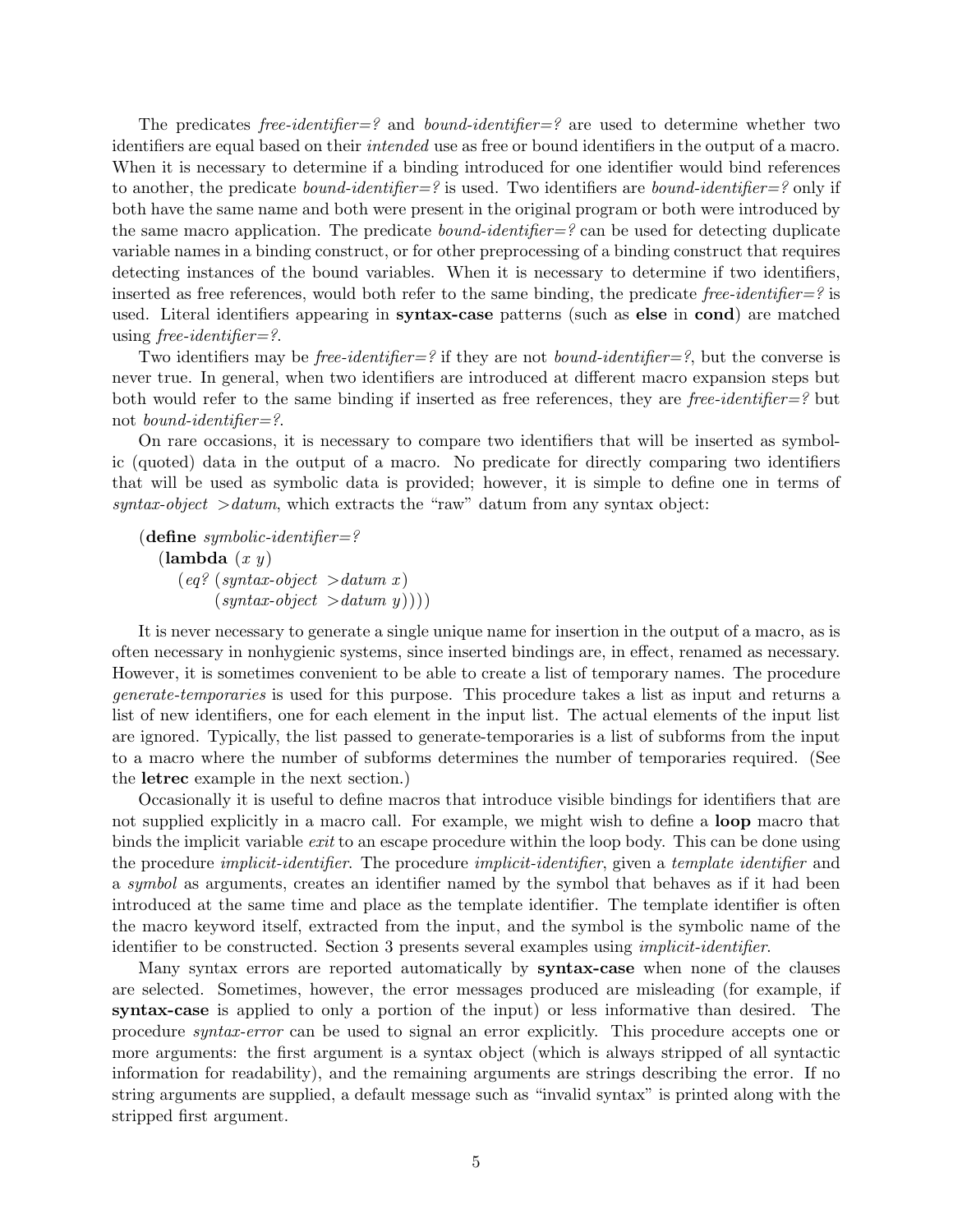### 3 Examples

This section contains a sequence of annotated example macro definitions, beginning with a few simple macros and graduating to more complex macros. Each of the syntactic forms and procedures described in the preceding section are demonstrated, most more than once. Many of the examples define standard Revised<sup>4</sup> Report derived syntactic forms under the assumption that the reader is already familiar with their syntax and semantics.

Within the code, syntactic keywords appear in boldface, e.g., **lambda**; lexical variables, toplevel variables, and pattern variables appear in italics, e.g., x; and comments and constants appear in Roman, e.g., "okay".

The first example is a very simple macro for a two-subexpression variant **and2** of the standard syntactic form and.

```
(define-syntax and2
  (\text{lambda } (x))(syntax-case x()((-x y))(syntax (if x y \#f))))))
```
The **define-syntax** expression establishes a binding for the **and2** keyword to the specified transformer. The syntax object provided as input to the transformer is handed to syntax-case; ultimately, almost nothing can be done with syntax objects except by way of syntax-case. The syntax-case expression contains only one clause. The input pattern,  $(-x, y)$ , specifies that, in addition to the macro keyword, this form requires exactly two subexpressions and that the pattern variables x and y are to be bound to the corresponding pieces of the input. The output expression simply returns a new expression defined in terms of these pattern variable.

There are three things worth noting even in this simple example. First, output generated by macros is generated, directly or indirectly, by **syntax** forms. The **syntax** form serves two purposes: it expands pattern variables into the corresponding subforms of the input, and it retains information regarding lexical variable bindings and other contextual information with the output form. In this example, this contextual information helps determine that the if in the output refers to the toplevel binding for if and not to some other binding for if. If, on the other hand, there were a local binding for if visible where this macro was defined, the contextual information would ensure that if referred to that local binding and not to the top-level binding (or any other binding).

Second, the pattern variable x appearing in the input pattern shadows the lexical variable  $x$ bound by the enclosing lambda expression. If x were referenced within the output expression but outside of the syntax form, it would be an error. It is always possible to locate the binding for an identifier by tracing outwards to find the nearest enclosing binding form that binds the identifier; if no such form exists, the identifier refers to a top-level binding. Local binding forms include lambda, let, letrec, do, let-syntax, letrec-syntax, internal define and define-syntax, syntax-case, and any macro that expands into one of these forms.

Third, the pattern variable underscore  $($   $)$  is used in this example and throughout most of the examples where the macro keyword will appear in the input expression. This is a convention only; any pattern variable may be used here, including the name of the macro itself. This convention helps to remind the macro writer and anyone who reads the code that the keyword position never fails to contain the expected keyword and need not be matched. This convention can also help avoid confusion when defining local macros with let-syntax. (See the discussion surrounding the local if examples that appear later in this section.)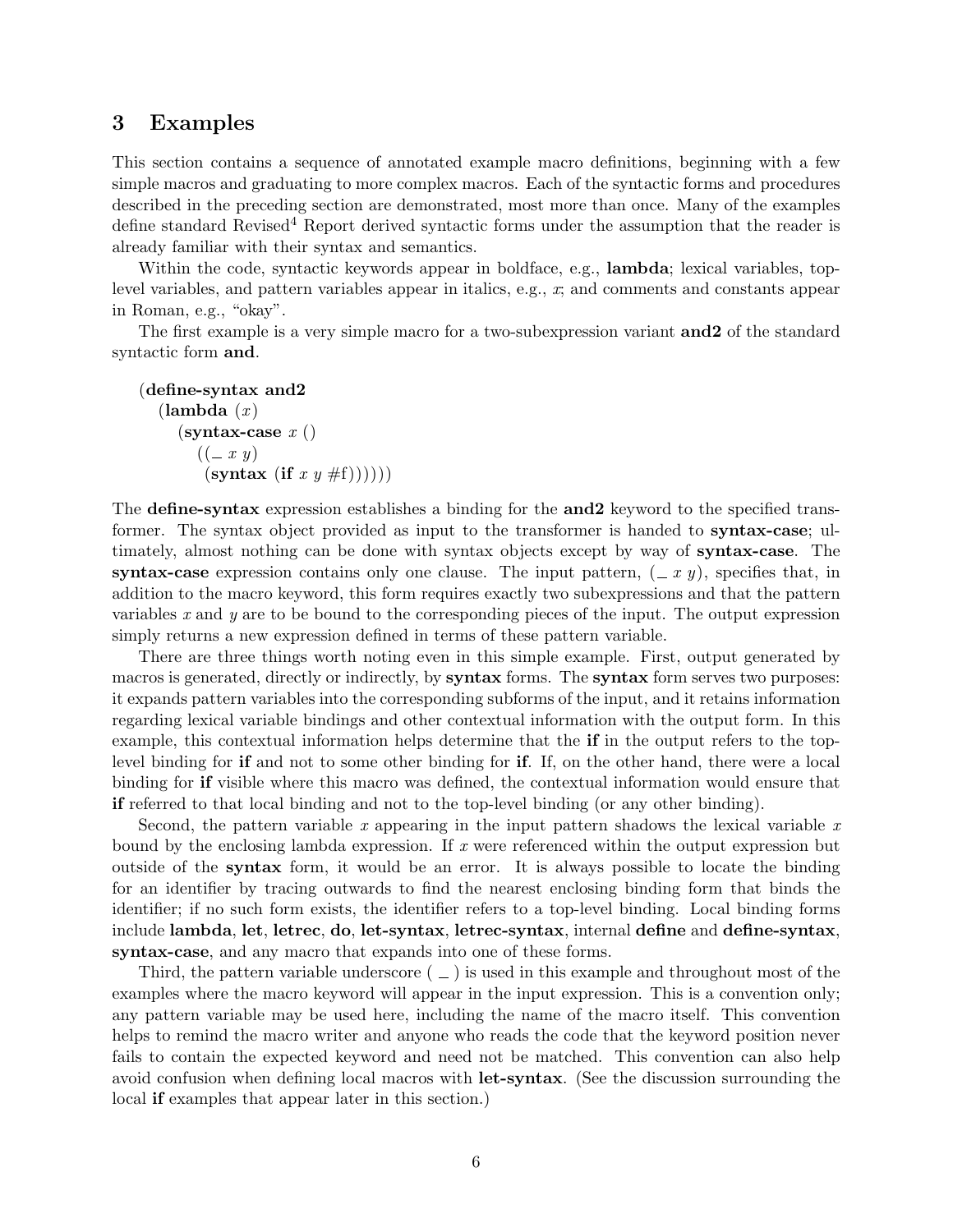The next two examples, defining the when and unless forms found in many Scheme implementations, demonstrate the use of ellipses for specifying multiple subforms:

```
(define-syntax when
    (\text{lambda } (x))(syntax-case x()((\text{– } e0 \text{ } e1 \text{ } e2 \text{ } \dots) \text{ (syntax (if } e0 \text{ (begin } e1 \text{ } e2 \text{ } \dots))))))
```

```
(define-syntax unless
   (\text{lambda } (x))(syntax-case x()((\text{e0 }e1 \text{ }e2 \text{ } \ldots) \text{ (syntax (when } (not \text{ }e0) \text{ }e1 \text{ }e2 \text{ } \ldots))))
```
In both cases, the expansions clearly show what **when** and **unless** are intended to do: when evaluates the test expression  $e_0$  and, if it evaluates to true, returns the result of evaluating the remaining subforms in sequence. The sense of the test is reversed in the unless form, which also demonstrates that the output of one macro may be defined in terms of another. Both require at least one subexpression, e1, following the test expression, and zero or more additional forms,  $e2 \ldots$ 

A when form expands into references to the macro keywords if and begin, and an unless form expands into references to the macro keyword when and to the variable not. In a nonhygienic system, local bindings for any of these identifiers in the context of a when or unless expression could alter the semantics of the construct. With the definitions above, however, this is not a problem, so the following expressions both print "win" as desired:

```
(\text{let } ((begin list))(when \#t (write "win") (newline)))
(let ((not (lambda (x) x)) (when 'never)))
  (\text{unless } #f(write "win") (newline)))
```
Either of these macros might just as easily have been defined as local macros using let-syntax or letrec-syntax. For example:

```
(let-syntax ((when (lambda (x))
                                            (syntax-case x()((\textcolor{red}{\mathcal{L}} \textcolor{red}{\textit{e0}} \textcolor{red}{\textit{e1}} \textcolor{red}{\textit{e2}} \textcolor{red}{\textbf \dots})(syntax (if e\theta (begin e1 e2 ... ))))))))
    (when \#t (write 'hi) (newline) 'mom!))
```
In this case, it does not matter which of let-syntax or letrec-syntax is used, since the macro keyword when does not appear within the transformer expression. The choice is important in the following recursively-defined macro for and generalized to zero or more subforms:

```
(letrec-syntax ((and (lambda (x)(syntax-case x()((\_) (syntax #t))
                                 ((-e) (syntax e))
                                 ((\text{--} e1 \text{ } e2 \text{ } e3 \text{ } \dots))(syntax (if e1 (and e2 e3 ...) #f)))))))
```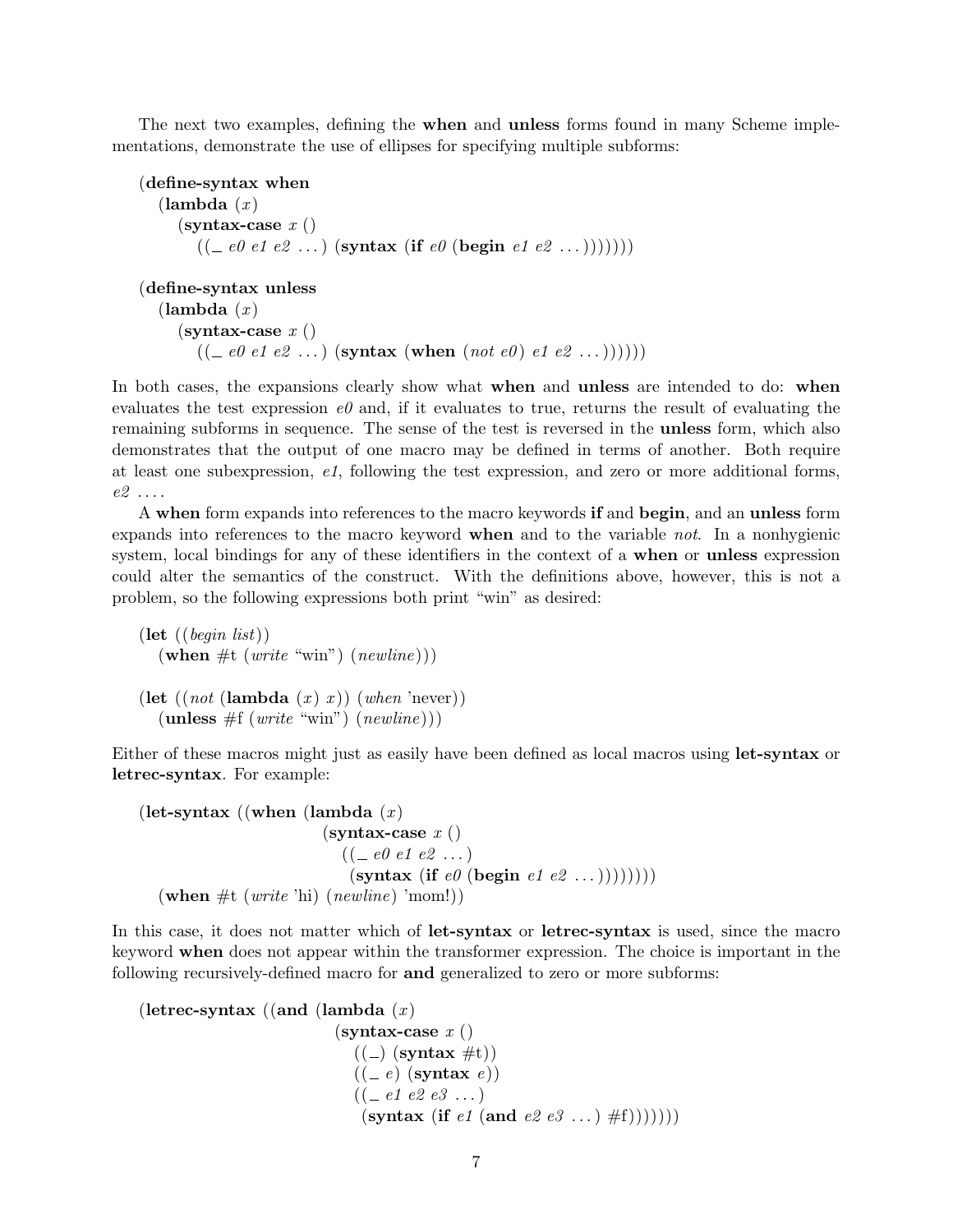$(\text{let } ((x \text{ '}(a b c d)))$  $(\text{and } (pair? x) (pair? (cddr x)) (pair? (cdddr x)) (cadddr x))))$ 

The second clause defines the base case for the recursion (one subexpression), and the third clause defines the recursive case (two or more subexpressions). The first clause specifies what happens when there are no subexpressions. During the expansion for  $(\text{and } x, y, z)$  we would expect to have the following intermediate and final forms:

(if x (and  $y z$ )  $\#f$ ) (if x (if y (and z)  $\#f$ )  $\#f$ ) (if x (if  $y \thinspace z \thinspace \#f$ )  $\#f$ )

Since the macro for and is recursive, it must be defined using define-syntax or letrec-syntax but not let-syntax. With let-syntax, the and in the output of the third clause would refer to the top-level definition for and. (Of course, if you try this in your Scheme system, it will probably appear to work since and is defined at top-level to do exactly the same thing. Try using let-syntax but with a different name, say myand, to see what happens.)

The macros defined so far have not introduced any new bindings. The following definition for or does:

```
(define-syntax or
   (\text{lambda } (x))(syntax-case x()((\_) (syntax \#f))
         ((e) (syntax e))
         ((\text{=} e1 \text{ } e2 \text{ } e3 \text{ } \dots))(syntax (let ((t \tildes t)) (if t t (or e2 e3 ...)))))))))
```
An or expression must return the value of the first subexpression that evaluates to a true (nonfalse) value, or #f if none evaluate to true (or if there are none). If there is more than one subexpression, it must both test the value of the first subexpression by placing it in the test part of an if expression, and return its value if it does evaluate to a true value. In order to avoid evaluating the expression twice, a temporary variable  $t$  is introduced. Because the system maintains hygiene automatically, this binding is visible only to code introduced by the macro and not to code contained within the input to the macro. Thus, the following correctly evaluates to "okay", although without automatic hygiene it would evaluate to  $#f$  since the reference to t in the second subexpression would be captured by the introduced binding for t.

 $(\text{let } ((t \text{ "okay"))})$  $(or \#f t))$ 

It is useful to think of the bound variable as being automatically renamed to avoid conflicts, which is in fact how an implementation might work. Thus, the final output of the expander might look something like: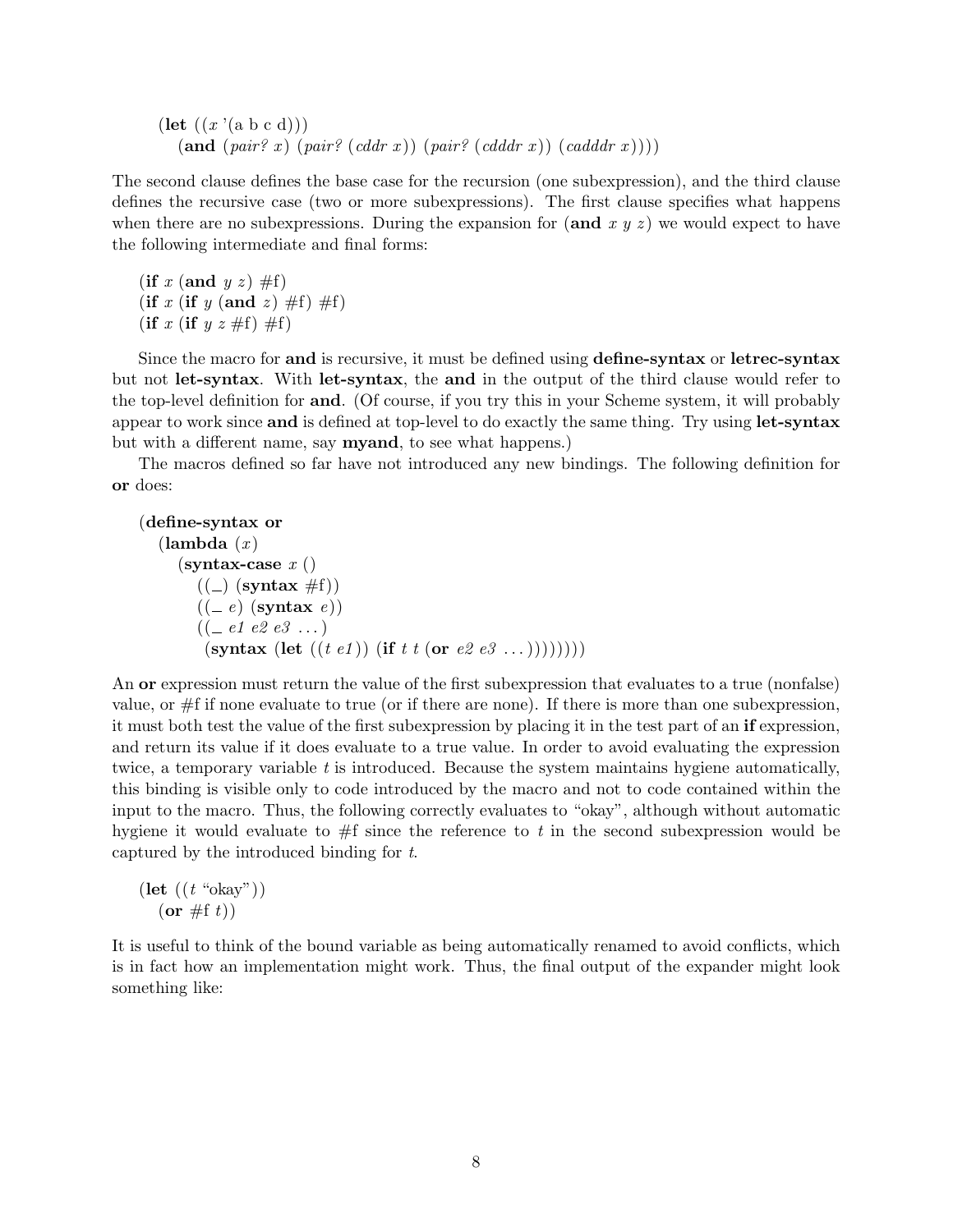```
((\textbf{lambda} (g0001)))((lambda (g0002))(i\mathbf{f} q0002 q0002 q0001)#f)"okay")
```
where  $g0001$  and  $g0002$  are generated names. (For debugging purposes, the actual output would likely include the original names as well, or these might be recorded in a separate table provided to the compiler or system debugger.) See Section 4 for more information on and examples of the expansion process.

Identifiers bound by introduced bindings need not be new identifiers inserted by the macro, but may be identifiers extracted from the input to the macro. For example, if (unnamed) let were not provided by the system, it could be defined simply as follows:

```
(define-syntax \mathrm{let}_1(\text{lambda } (x))(syntax-case x()((\_((i \ v) \dots) \ e1 \ e2 \dots))(\text{syntax} ((\text{lambda} (i ...), \text{el} \text{ e2} ...), v ...))))))
```
(This is the first in a series of let definitions, hence the subscript.) This example also demonstrates that patterns can contain more than one ellipsis and that the subpattern preceding an ellipsis can be a structured pattern containing one or more pattern variables. It also shows that pieces of such a pattern can be split up in the output, as are  $i$  and  $v$ , which appear together in the input and separate in the output.

A definition for let that includes named let is given below:

```
(define-syntax let_2(\text{lambda } (x))(syntax-case x()((\_((i \ v) \dots) \ e1 \ e2 \dots))(\text{syntax } ((\text{lambda } (i \dots) \text{ el } e2 \dots) v \dots)))(( \_ \; name \; ((i \; v) \; \ldots) \; e1 \; e2 \; \ldots))(syntax ((letrec ((name (lambda (i ... ) e1 e2 ...))) name)v \ldots))))
```
The first clause is identical to the version above; the second clause defines the named let form in terms of letrec. The order of the two clauses is important. A named let cannot match the first clause since  $((i \, v) \, \dots)$  cannot match an identifier. However, if the clauses were reversed, some unnamed let expressions would match the named let clause, since the pattern variable *name* matches anything.

To avoid this problem, we could introduce a fender to "fend off" unwanted matches:

```
(define-syntax let_3(\text{lambda } (x))(syntax-case x()(( \_ name ((i v) \dots ) e1 e2 \dots )(identifier? (syntax name))
        (syntax ((letrec ((name (lambda (i ... ) e1 e2 ...))) name)v \ldots))
```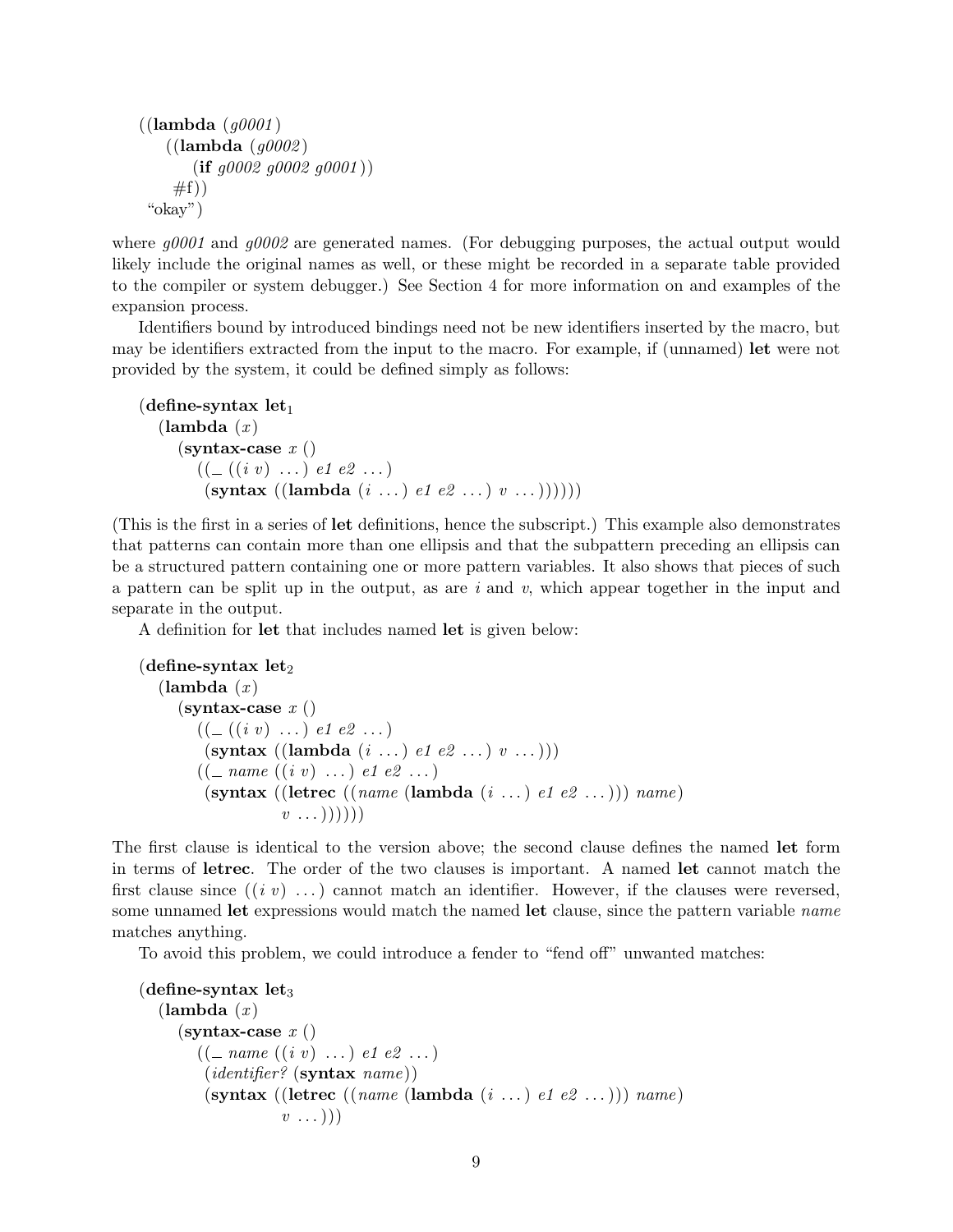$((\_((i \ v) \dots) \ e1 \ e2 \dots))$  $(\text{syntax} ((\text{lambda} (i ...), \text{el} \text{ e2} ...), v ...))))))$ 

The fender here uses the *identifier?* predicate to ensure that *name* is an identifier. The **syntax** wrapped around *name* is necessary even in a fender, as it is anywhere pattern variables are referenced, and arbitrary **syntax** forms may be used within the fender, just as they can be within the output expression.

The definitions above produce correct output when handed correct input, and they automatically check (via syntax-case) for basic structural errors in the input. However, they do not ensure that the bound identifiers are indeed identifiers. The following version uses a local help function called from within the fenders to perform this check:

```
(define-syntax \mathrm{let}_4(letrec ((all-ids?
               (lambda (ls))(or (null? \text{ls})(and (identifier? (car ls))(all\n-ids? (cdr ls))))))(\textbf{lambda}(x))(syntax-case x()((\_((i \; v) \; \ldots) \; e1 \; e2 \; \ldots))\text{(all-ids? (syntax (i ...)))}(\text{syntax } ((\text{lambda } (i \dots) \text{ el } e2 \dots) v \dots)))(( \_ \; name \; ((i \; v) \; \ldots) \; e1 \; e2 \; \ldots))\text{(all-ids? (syntax (name i ...)))}(syntax ((letrec ((name (lambda (i ... )el e2 ...))) name)v \ldots))))))
```
These fenders successfully reject input expressions that do not have identifiers where they are expected, but the resulting error message reported will not say why the input was rejected. We can refine the macro to do so by moving the test into the output expression and calling syntax-error directly:

```
(define-syntax let_5(\text{lambda } (x))(define all-ids?
         (lambda (ls)(or (null? \text{ls})(and (identifier? (car l<sub>s</sub>))\left(\text{all-ids? } (\text{cdr ls})))\right))(syntax-case x()((\_((i \ v) \dots) \ e1 \ e2 \dots))(if \text{(all-ids? (syntax (i ...)))}(\text{syntax} ((\text{lambda} (i \dots) e1 e2 \dots) v \dots))(syntax-error x "non-identifier found"))(( \_ \; name \; ((i \; v) \; \ldots) \; e1 \; e2 \; \ldots))(identifier? (syntax name))
          (if (all-ids? (syntax (i ...)))(syntax ((letrec ((name (lambda (i ... )el e2 ...))) name)
```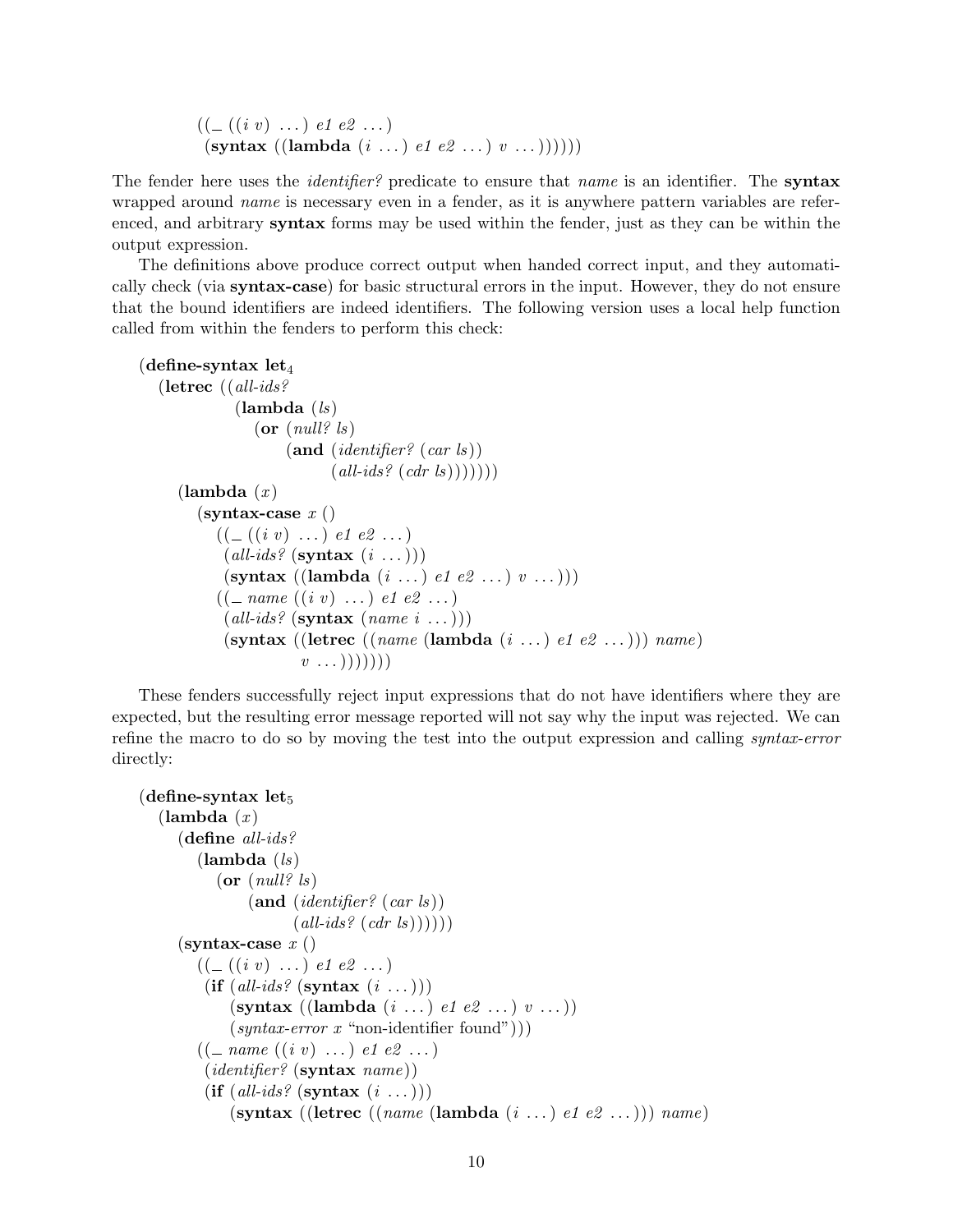$v \ldots$ )  $(syntax-error x "non-identifier found")))))$ 

The check to make sure *name* is an identifier is left as a fender in the last clause, since failure of that test may be due to a more general syntax error, e.g.:

(let  $((a 3) (b 4 5)) ((a 0)) b)$ 

Now suppose we are handed a form containing duplicate bound identifiers:

 $(\text{let } ((x 3) (x 4)) (+ x y))$ 

The following version checks for this condition as well:

```
(define-syntax let_6(\text{lambda } (x))(define unique-ids?
         (lambda (ls))(and (let all-ids? ((ls \, ls))(or (null? \text{ls})(and (identifier? (car l<sub>s</sub>))(all\n-ids? (cdrls))))(let unique? ((ls \; ls)))
                        (or (null? \text{ls})(\text{and } (\text{let } \textit{notmem? } ((x (car \textit{ls})) \text{ } (ls (cdr \textit{ls})))(or (null? \text{ls})(\text{and } (not (bound-identifier=? x (car ls)))(\textit{notmem? } x \text{ } (\textit{cdr ls})))(\textit{unique? } (\textit{cdr is}))))))))(syntax-case x()((\_((i \ v) \dots) \ e1 \ e2 \dots))(if (unique-ids? (syntax (i \dots)))
               (\text{syntax} ((\text{lambda} (i \dots) e1 e2 \dots) v \dots))(syntax-error x "non-identifier or duplicate identifier found")))
         (( \_ \; name \; ((i \; v) \; \ldots) \; e1 \; e2 \; \ldots))(identifier? (syntax name))
          (if (unique-ids? (syntax (i \dots)))
               (\text{syntax} ((\text{letrec} ((name (\text{lambda } (i ...), e1 e2 ...))) name))v \ldots)(syntax-error x "non-identifier or duplicate identifier found"))))
```
Using *bound-identifier*=? allows let to reject only those forms that would result in a conflict. If the definition were to employ *free-identifier*=? instead, the following correct program would be rejected: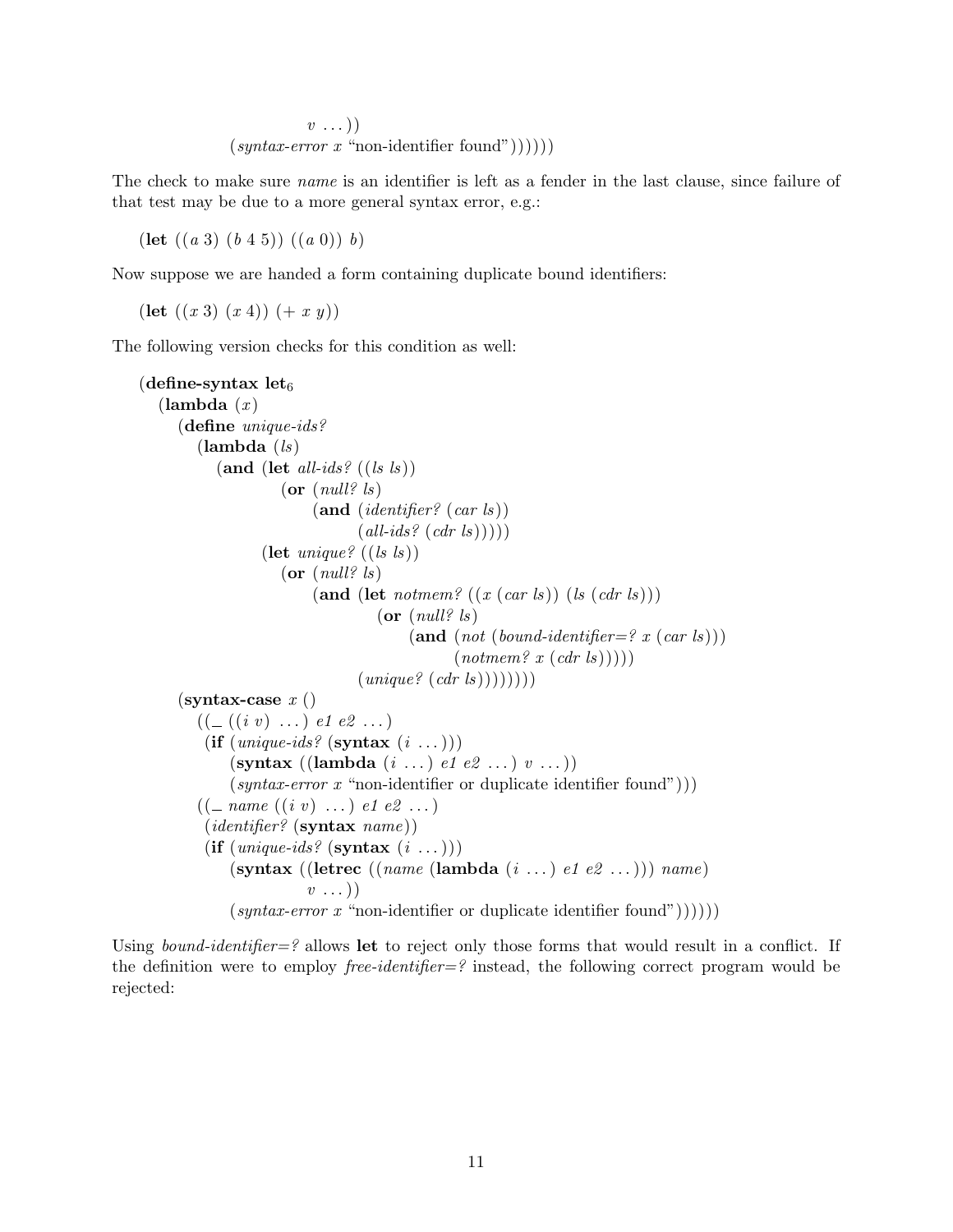```
(let-syntax ((f (lambda(x), y)))(syntax-case x()((- a) (syntax (let ((a 1) (b 2)) (+ a b))))))))(f b))
```
Although the macro call (f b) apparently expands into (let  $((b 1) (b 2)) (+ b b)$ ), this program is actually correct because the introduced identifier b is renamed to avoid any such conflicts. However, since both occurrences of  $b$ , if left as free references, would refer to the same (top-level) binding for b, free-identifier=? would not distinguish them. Since the intended use in this case is as bound variables, the predicate bound-identifier=? is used instead.

This sequence of let definitions ends with the following version of let that allows the value expressions to be "implicit begin" expressions:

```
(define-syntax let<sub>7</sub>
   (\text{lambda } (x))(syntax-case x()((\_ ((i \; v1 \; v2 \; \ldots) \; \ldots) \; e1 \; e2 \; \ldots))(syntax ((lambda (i \ldots) e1 e2 \ldots)
                         (begin v1 v2 \dots)
                         \ldots))))))
```
Although let<sub>7</sub> is not a particularly useful construct since the order of evaluation of **lambda** arguments (and let value expressions) is unspecified, this example does serve to illustrate the use of nested ellipses.

Some of the let examples above employ help procedures bound named by locally-bound identifiers, and virtually all transformers refer to their arguments. These identifier bindings must be available for reference at expansion time in order for this to work. The bindings for some identifiers are established at expansion time, while others are not established until run time. Run-time identifiers may not be used within transformers (except within syntax expressions), and references to expansion-time identifiers must not appear in the output of a transformer. The following expression should produce an "invalid reference" error:

```
(\text{let } ((x 3)))(\text{let-syntax } ((\text{f } (\text{lambda } (y) x)))(f))
```
This is an error because the transformer, which runs at expansion time, attempts to reference the identifier x, which is not bound until run time. The following example should also produce an invalid reference error:

```
(let-syntax ((f (lambda (y) (syst))))(f))
```
This is because the transformer expands into a (run-time) reference to the variable  $y$ , which is available only at expansion time.

It is not always an error for an identifier with an expansion-time binding to be inserted into the output of a transformer, since it is not an error to use it as as symbolic data or as a bound identifier. The following example is similar to the preceding one, except that the inserted identifier ends up being used as symbolic data: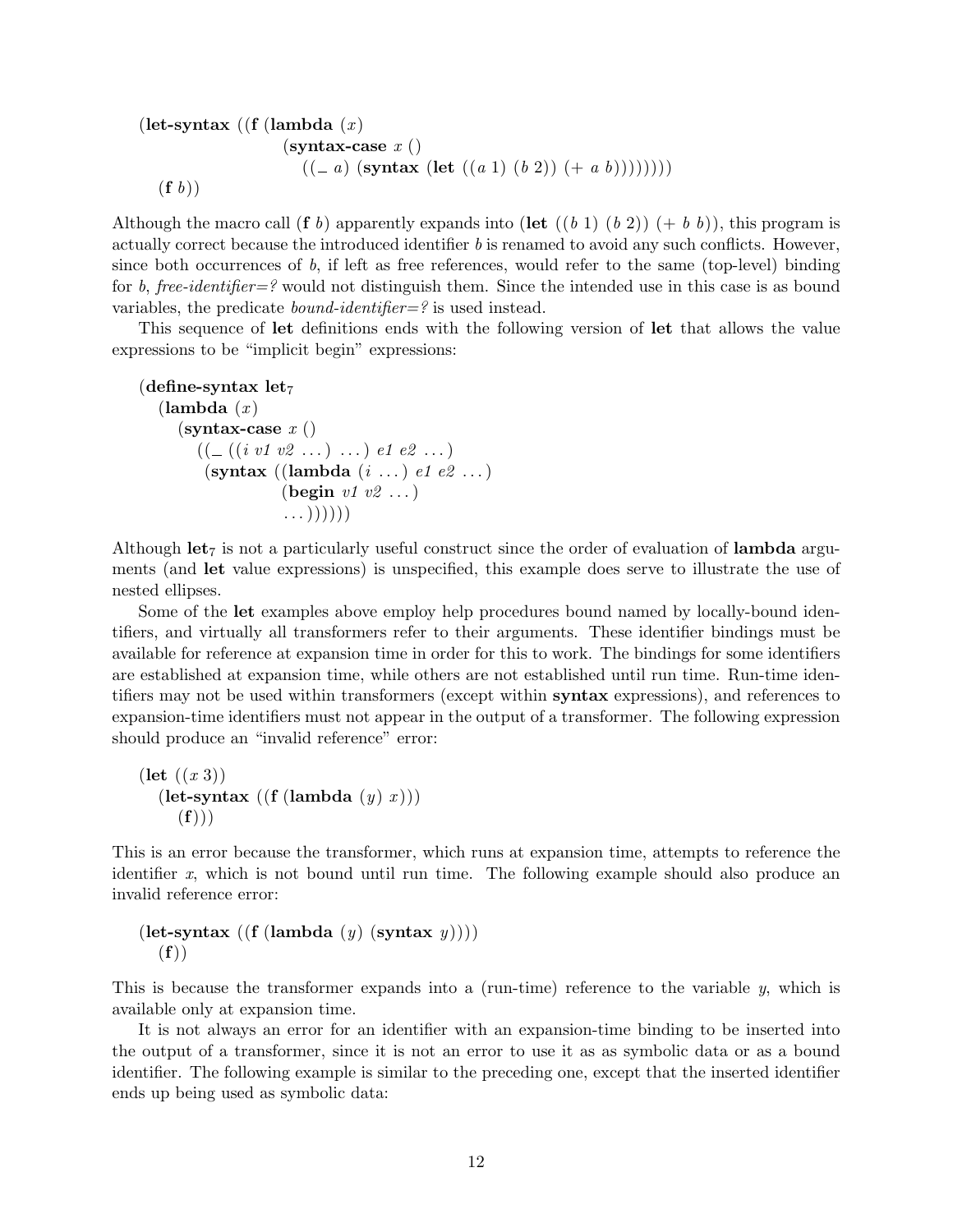```
(\text{let-syntax } ((\text{f } (\text{lambda } (y) \text{ (syntax } (\text{quote } y))))))(f))
```
This expands into (quote y) and evaluates to y. Naturally, quote need not appear explicitly in the example above as long as the output ultimately expands into a quote expression containing y. In general, therefore, this kind of error is not detected until the identifier's role is determined, which may happen long after the transformer has returned.

Sometimes it is useful to create pattern variable bindings to hold intermediate output within the body of a macro. For this purpose, we can define a local binding operator for pattern variables similar to let for ordinary variables. The with-syntax form defined below expands into a syntax-case expression with a single clause:

```
(define-syntax with-syntax
```

```
(\text{lambda } (x))(syntax-case x()((\_ ((p \ e0) \ \ldots) \ e1 \ e2 \ \ldots))(syntax (syntax-case (list e0 ...) ()
                    ((p \dots) (begin e1 e2 ...)))))))))
```
The following definition for **or** uses **with-syntax** in its third clause to build up a piece of its output separately from the whole:

```
(define-syntax or
   (\text{lambda } (x))(syntax-case x()((\_) (syntax #f))
         ((-e) (syntax e))
         ((\text{=} e1 \text{ } e2 \text{ } e3 \text{ } \dots))(with-syntax ((rest (syst) \text{ or } e2 \text{ } e3 \text{ } ...))))
              (syntax (let ((t \t e1)) (if t t rest)))))))))
```
The definition for **do** below shows a more realistic use for **with-syntax**:

```
(define-syntax do
   (\textbf{lambda} (orig-x))(syntax-case <i>orig-x</i>)((\_ ((var init . step) ... ) (e0 e1 ... ) c ...))(with-syntax (((step \dots))(map \; (lambda \; (v \; s))(syntax-case s()((\) v)((e) (syntax e))
                                                   \left( \begin{array}{c} \frac{-}{2} \left( \frac{-\frac{1}{2}}{\sinh(x - \text{error } \text{orig-}x)} \right) \end{array} \right)(s\textbf{yntax} (var ...))(syntax (step ...)))(syntax-case (syntax (e1 ...)))(() (syntax (let doloop ((var init) \dots)
                                        (\textbf{if} (not \text{ } e\theta))(\text{begin } c \ldots (doloop step \ldots))))((e1 e2 ...))
```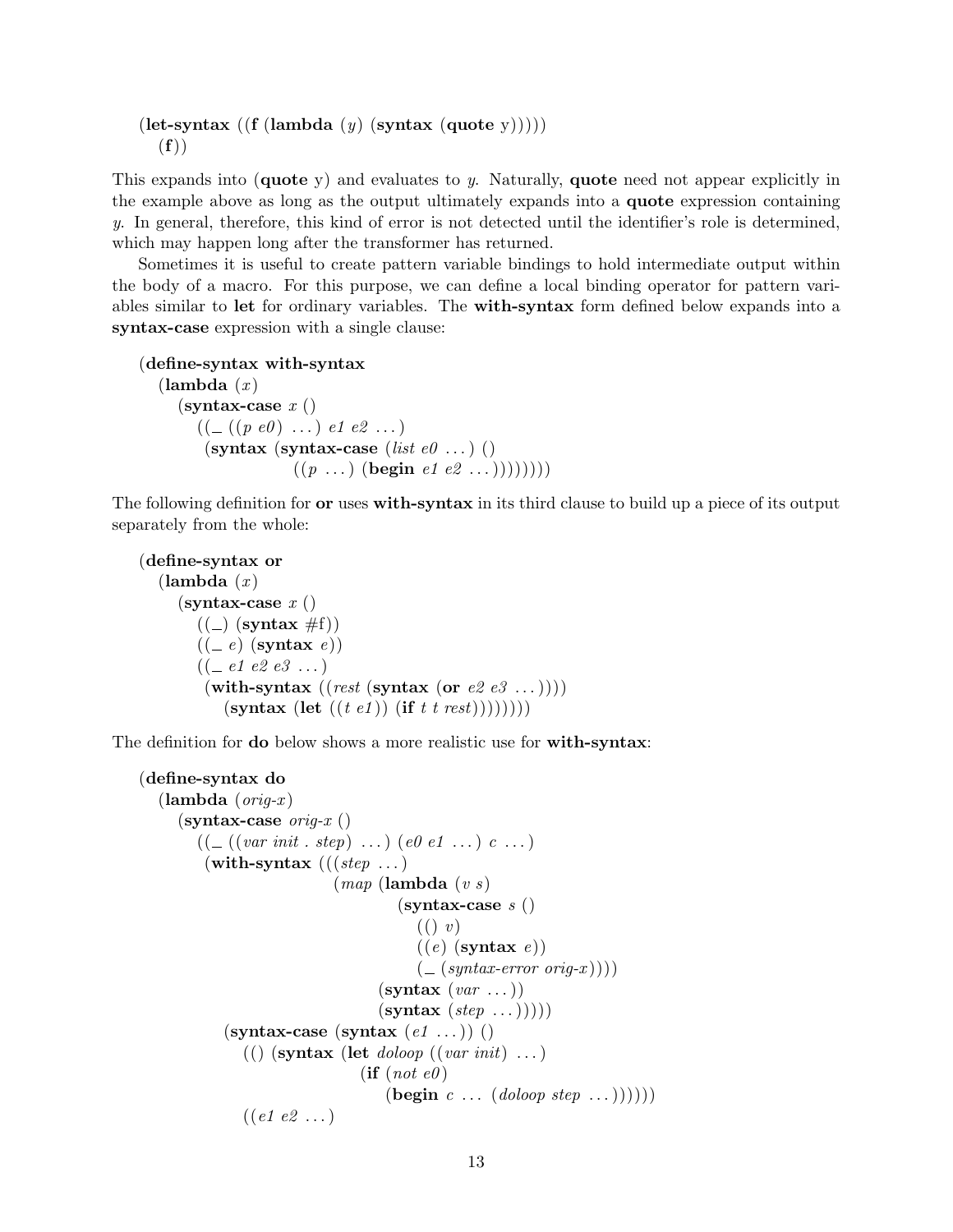```
(\textbf{symbax} \; (\textbf{let } \; \textit{doloop} \; ((\textit{var init}) \; \dots))(if e0(begin e1 e2 \dots)
                        (\text{begin } c \ldots (doloop step \ldots))))))))))))
```
This definition is ungraceful, but then so is do with its optional steps and optional return-value expressions.

The with-syntax form can also be used to bind pattern variables to output from help functions, as in the definition for letrec below:

```
(define-syntax letrec
   (\text{lambda}(x))(syntax-case x()((\_ ((i \; v) \; \dots) \; e1 \; e2 \; \dots))(with-syntax ((t \dots) (generate-temporaries (syntax (i \dots)))))
             (syntax (let ((i \# f) \dots)(let ((t v) \dots)(\textbf{set!} \; i \; t) \; \dotse1 e2 ...))))))))
```
The cond syntactic form is one of the most complex built-in forms, yet to come up with a macro for cond that works is not terribly difficult. We show here a series of definitions of cond each with different properties.

Here is the first and simplest definition in the series:

```
(define-syntax cond<sub>1</sub>)
    (\textbf{lambda}(x))(syntax-case x (else <sup>></sup>))((\_ (else e1 e2 ...))
               (syntax (begin e1 e2 ...)))
             ((- (e0))(syntax (let ((t \, e0)) (if t \, t))))
             ((\_ (e0) \text{ c1 } c2 \dots))(syntax (let ((t \, e0)) (if t t (cond<sub>1</sub> c1 c2 ...)))))
             ((\textcolor{red}{\mathcal{L}}(e0 \Rightarrow e1)) (syntax (let ((t \, e0)) (if t \, (e1 \, t))))
             ((\textcolor{red}{\mathcal{L}} (e0 \Rightarrow e1) \textcolor{red}{c1} \textcolor{red}{c2} \textcolor{red}{\ldots})(syntax (let ((t \, e0)) (if t \, (e1 \, t) (cond<sub>1</sub> c1 c2 ...)))))
             ((\textcolor{red}{\mathcal{L}} (e0 \textcolor{red}{e1} \textcolor{red}{e2} \textcolor{red}{...})) (\textbf{symbax} (\textbf{if} \textcolor{red}{e0} (\textbf{begin} \textcolor{red}{e1} \textcolor{red}{e2} \textcolor{red}{...})))((\_ (e0 \ e1 \ e2 \ \ldots) \ c1 \ c2 \ \ldots))(syntax (if e0 (begin e1 e2 ...) (cond<sub>1</sub> c1 c2 ...))))))))
```
Notice the appearance of else and  $\Rightarrow$  in the literals list. This informs syntax-case that when these identifiers appear in the pattern, they are literals rather than pattern variables. The order of the clauses in this definition is important, although some rearrangement could be done. In general, more specific patterns must appear before more general patterns that might also match the same input, so the  $(\_$  (else *e1 e2* ...) ...) pattern must appear before the  $(\_$  (*e0 e1 e2*) ...) pattern, and the patterns that check for  $\Rightarrow$  must appear before the last two patterns.

The output of the second clause could simply be (syntax  $e\theta$ ):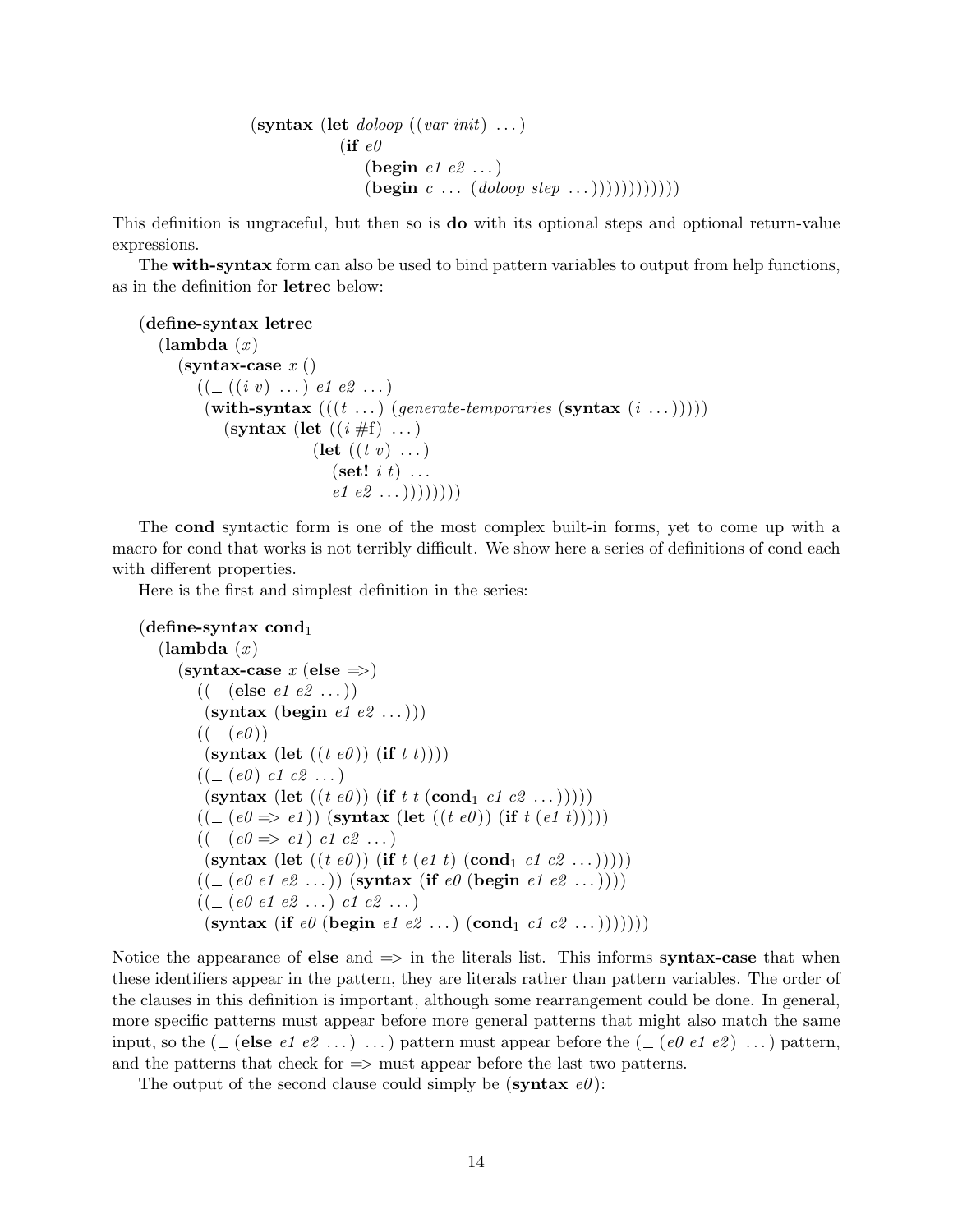$((\underline{\hspace{1cm}} (e0))$  (syntax  $e0)$ )

However, we choose to use the more complicated form to avoid specifying a return result when  $e\theta$ evaluates to false. Instead, the (implementation-dependent) value is determined by the else-less if expression.

The output of the third clause above could be written in terms of **or**, though we choose not to for consistency with the preceding clause.

```
((\_ (e0) \text{ c1 } c2 \dots))(syntax (or e\theta (cond<sub>1</sub> c1 c2 ...))))
```
The next version of **cond** shows how free-identifier=? could be used in place of the **syntax-case** literals list. It also provides a good example of the use of fenders:

```
(define-syntax cond<sub>2</sub>)
   (\text{lambda } (x))(syntax-case x()((\_ (x \ e1 \ e2 \ \ldots))(and (identifier? (syntax x))(free-identifier=? (syntax x) (syntax else)))
           (syntax (begin e1 e2 ...)))
         ((- (e0))(syntax (let ((t \, e0)) (if t \, t))))
         ((\_ (e0) \text{ c1 } c2 \dots))(syntax (let ((t \, e0)) (if t t (cond<sub>2</sub> c1 c2 ...)))))
         ((\_ (e0 \; x \; e1))(and (identifier? (syntax x))(free-identifier=? (syntax x) (syntax =>)))
           (syntax (let ((t \, e0)) (if t (e1 t)))))
         ((\_ (e0 \; x \; e1) \; c1 \; c2 \; \dots))(and (identifier? (syntax x))(free-identifier=? (syntax x) (syntax =>)))
           (syntax (let ((t \, e0)) (if t \, (e1 \, t) (cond<sub>2</sub> c1 c2 ...)))))
         ((\underline{\hspace{1cm}} (e0 \text{ } e1 \text{ } e2 \text{ } \dots)) (\text{syntax} (\text{if} \text{ } e0 \text{ } (\text{begin} \text{ } e1 \text{ } e2 \text{ } \dots)))((\_ (e0 \ e1 \ e2 \ \ldots) \ c1 \ c2 \ \ldots))(syntax (if e\theta (begin e1 e2 ...) (cond<sub>2</sub> c1 c2 ...))))))))
```
There is nothing wrong with the output from either of the two versions of cond above, but because of their recursive nature, it is possible to get a slightly strange error message when some clause other than the first is malformed. For example, the syntax error reported when the input is (cond  $(x)$   $(y \cdot z)$ ) might be:

Error: invalid syntax  $(\text{cond } (y \cdot z))$ 

The following example of cond is more complex than the previous two because it recurs internally so that it always has a handle on the original input expression. It also contains an explicit error clause in which it calls syntax-error directly. It uses with-syntax, which was defined earlier.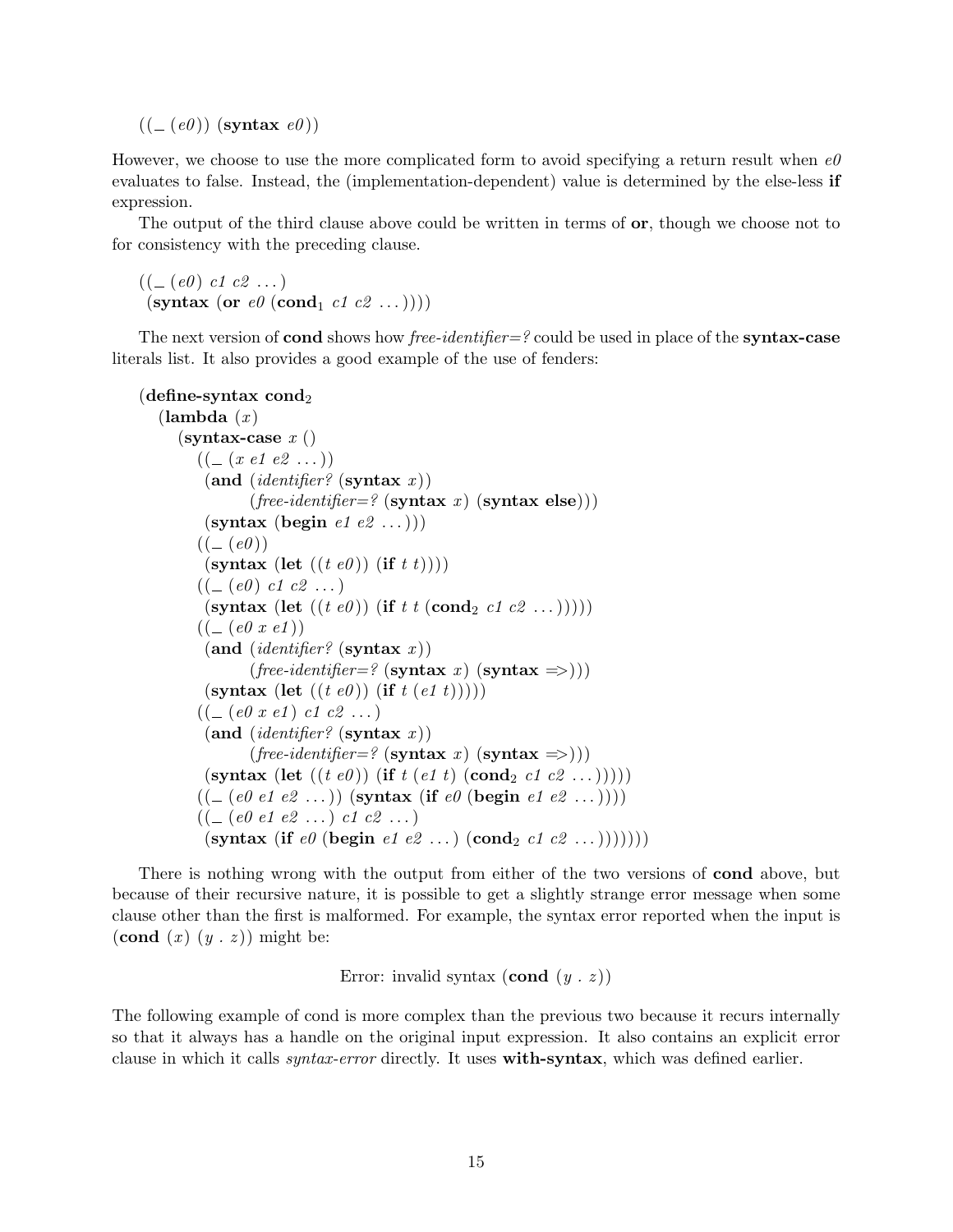```
(define-syntax cond<sub>3</sub>
    (\textbf{lambda} (orig-x))(let docond ((x \text{ orig-}x)))
             (syntax-case x (else \implies))((\text{\textcircled{-}} (\text{else } e1 \text{ } e2 \text{ } \ldots)) (\text{syntax } (\text{begin } e2 \text{ } e2 \text{ } \ldots)))((\underline{\hspace{1cm}} (e0))(syntax (let ((t \, e0)) (if t \, t))))
                  ((\_ (e0) \ c1 \ c2 \ \dots))(with-syntax ((rest (docond (syntax (cond<sub>3</sub> c1 c2 ...)))))
                        (syntax (let ((t \, e0)) (if t t rest)))))
                  ((\underline{\hspace{1cm}} (e0 \Rightarrow e1))(syntax (let ((t \, e0)) (if t \, (e1 \, t)))))
                  ((\underline{\hspace{1cm}} (e0 \Rightarrow e1) \text{ } c1 \text{ } c2 \text{ } ...)(with-syntax ((rest (docond (synthesis (cond<sub>3</sub> c1 c2 ...)))))
                         (syntax (let ((t \, e0)) (if t \, (e1 \, t) \, rest)))))
                  ((\textcolor{red}{\mathcal{L}} (e0 \textcolor{red}{e1} \textcolor{red}{e2} \textcolor{red}{...})) (\textbf{s} \textbf{y} \textbf{nt} \textbf{a} \textbf{x} (\textbf{if} \textcolor{red}{e0} (\textbf{begin} \textcolor{red}{e2} \textcolor{red}{...})))((\_ (e0 \ e1 \ e2 \ \ldots) \ c1 \ c2 \ \ldots))(with-syntax ((rest (docond (synthesis (cond<sub>3</sub> c1 c2 ...)))))
                        (syntax (if e\theta (begin e1 e2 \ldots) rest)))
                  \left( \begin{array}{c} \text{-(} \textit{syntax-error} \textit{orig-x} \text{)}\text{)}\text{)}\end{array} \right)
```
The versions of cond shown so far all have two cases for most of the types of clauses, one for when there are no subsequent clauses and one for when there are subsequent clauses. This is necessary since the obvious "base" case for the recursion,  $(cond)$ , is invalid syntax. The next three examples commonize the various clauses by determining the "tail" of the generated if expression before constructing the output; this tail is either empty or contains one subexpression, so that the generated if expressions contain an else part only if there are more clauses.

The first of this set of definitions uses a local help function,  $cond$ -if-tail, to construct the if tail:

```
(define-syntax cond<sub>4</sub>)
   (\text{let } ((\text{cond-if-tail})(lambda (clauses)(syntax-case clauses ()
                     (( ) (syntax ( )))
                     ((c1 c2 ...)(<b>syntax</b> ((<b>cond</b><sub>4</sub> c1 c2 ...)))))))(\textbf{lambda}(x))(syntax-case x (else \Rightarrow))((\text{- (else } e1 e2 \dots)) (\text{syntax (begin } e2 e2 \dots))((\underline{\hspace{1cm}} (e0) \ c \ \ldots))(with-syntax ((tail (cond-if-tail (syntax (c ...))))))(\textbf{syntax} \; (\textbf{let} \; ((t \; e0)) \; (\textbf{if} \; t \; t \; . \; tail))))((\underline{\hspace{1cm}} (e0 \Rightarrow e1) \cdot c \ldots))(with-syntax ((tail (cond-if-tail (syntax (c ...))))))(\textbf{syntax} \; (\textbf{let} \; ((t \; e0)) \; (\textbf{if} \; t \; (e1 \; t) \; . \; tail))))((\_ (e0 \ e1 \ e2 \ \ldots) \ c \ \ldots))(with-syntax ((tail (cond-if-tail (syntax (c ...))))))(syntax (if e\theta (begin e1 e2 \ldots) tail)))))))
```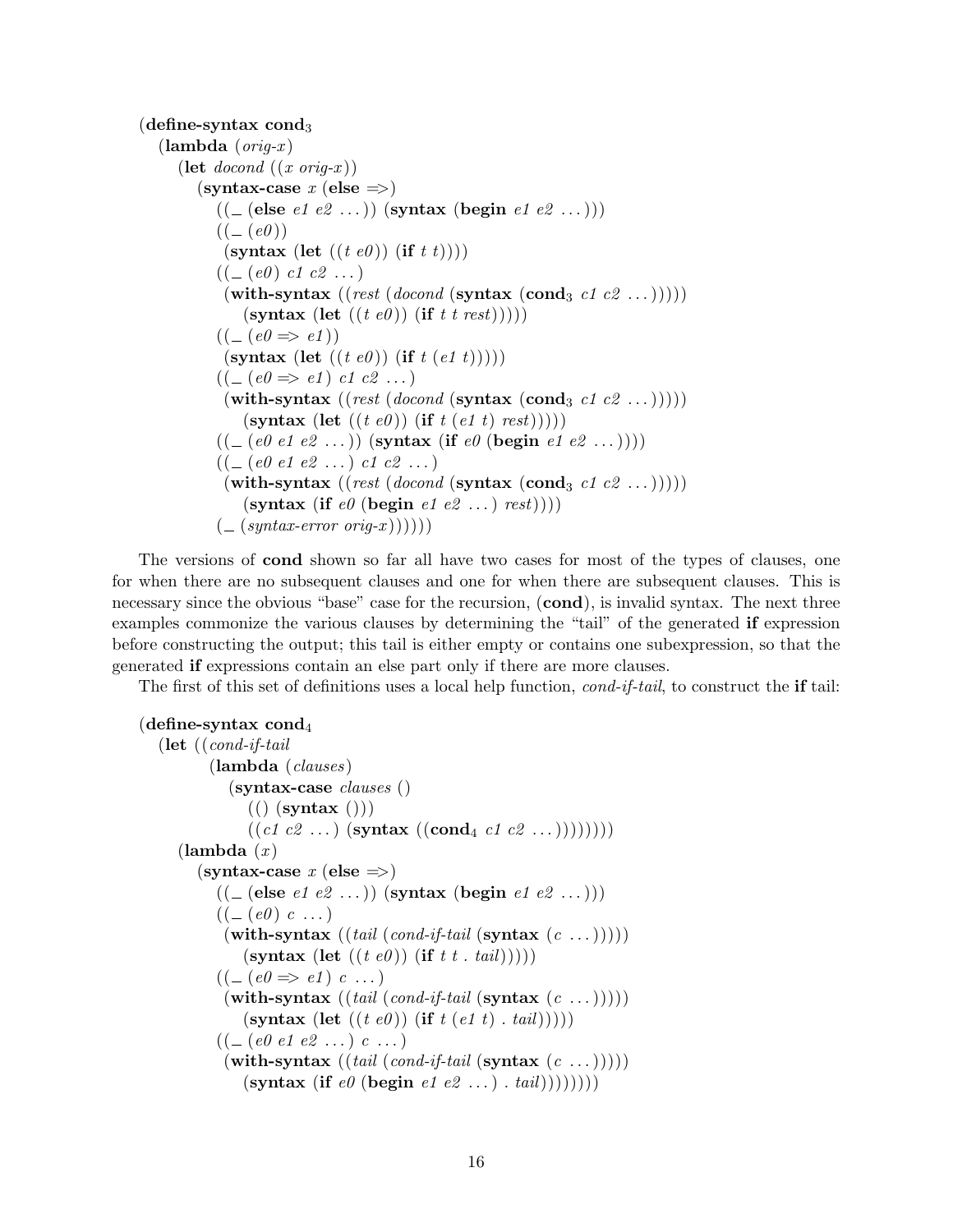The next version constructs the tail before even looking at the current clause, and uses simplified patterns to be matched only against the current clause. Since it does use a simplified pattern, it must generate an error explicitly to make it clear that the error is caused by a malformed cond expression.

```
(define-syntax cond_5)
   (\textbf{lambda} (orig-x))(syntax-case orig-x ()((\underline{\hspace{1cm}} c\theta\hspace{1cm}c1\hspace{1cm}\dots)(with-syntax ((tail (systax-case (systax (c1 ...))))
                                      (( (syntax ()))
                                      ((c1 c2 ...)(syntax ((cond_5 c1 c2 ...))))))(syntax-case (syntax c\theta) (else \Rightarrow)
                ((else e1 e2 ...))\text{(null? (syntax tail))}(syntax (begin e1 e2 ...)))
                ((e0)(syntax (let ((t \, e0)) (if t t . tail))))
                ((e0 \Rightarrow e1)(syntax (let ((t \, e0)) (if t (e1 t), tail))))
                ((e0 e1 e2 ...))(syntax (if e\theta (begin e1 e2 \ldots) . tail)))
                ((\text{Smatrix-error origin})))))
```
If the explicit error clause were omitted,  $(\text{cond } (x) (y, z))$  would cause the error system to report an error something like:

Error: invalid syntax  $(y \cdot z)$ 

However, just as in the first two versions of **cond**, the syntax error in  $(\text{cond } (x) (y, z))$  would still be reported as an error in  $(\text{cond } (y \cdot z))$ . The version below combines the techniques from the preceding version and the earlier version that recurs internally to get this right:

```
(define-syntax cond_6(\textbf{lambda} (orig-x))(let \text{docol}\ (x \text{ or } iq\text{-}x))
        (syntax-case x()((\text{\_}\text{c0 c1 \dots})(with-syntax
               ((tail (systax-case (systax (c1 ...)))(( (syntax ()))
                         ((c1 c2 ...))(with-syntax ((e (docond (syntax (cond<sub>6</sub> c1 c2 ...)))))
                             (\textbf{syntax}(e))))))(syntax-case (syntax c\theta) (else \Rightarrow)
                  ((else e1 e2 ...)
                   \text{(null? (syntax tail))}(syntax (begin e1 e2 ...)))
                  ((e0)
```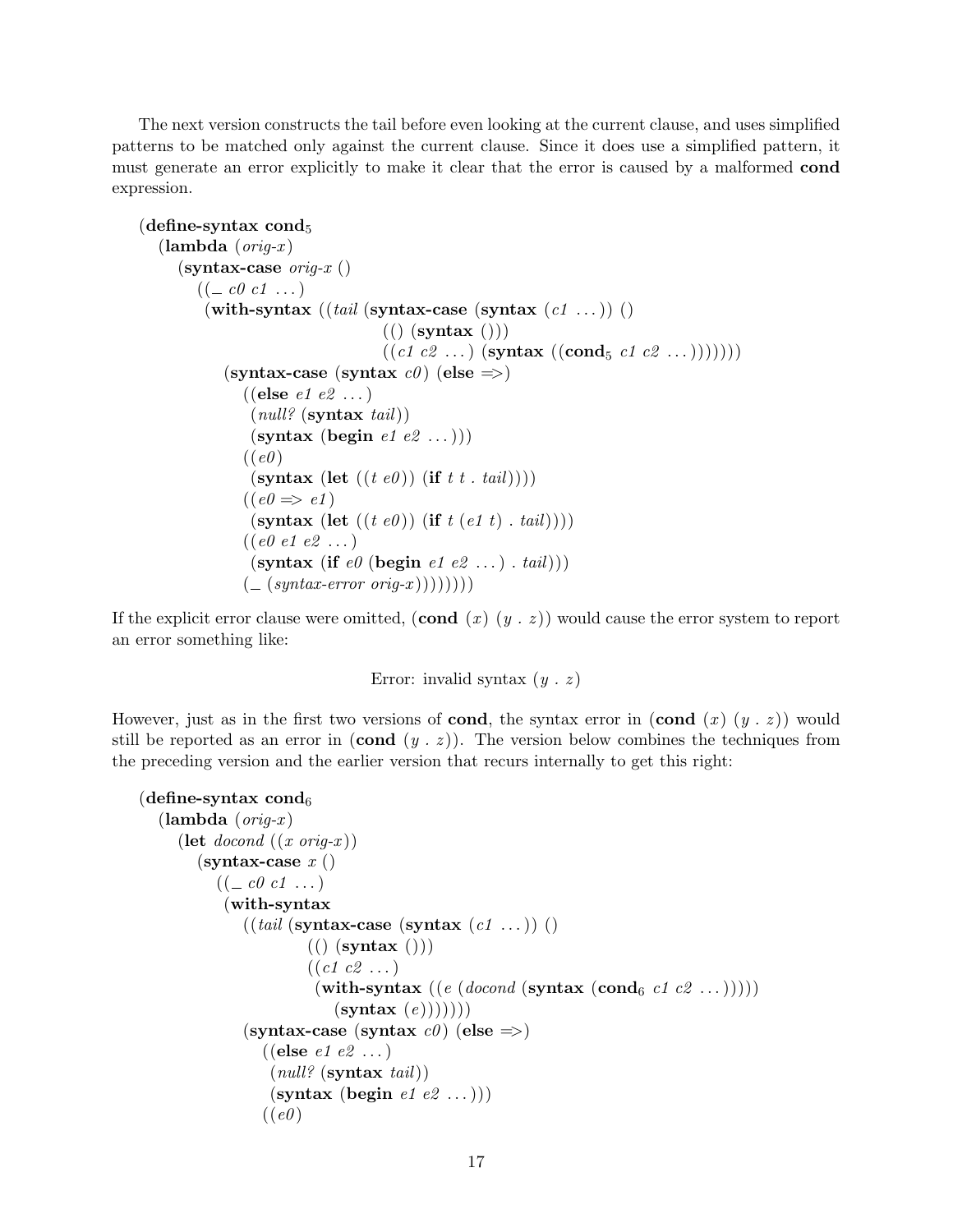```
(\textbf{symbax} \; (\textbf{let} \; ((t \; e0)) \; (\textbf{if} \; t \; t \; . \; tail))))((e0 \Rightarrow e1)(syntax (let ((t \, e0)) (if t (e1 t) . tail))))
((e0 e1 e2 ...))(syntax (if e\theta (begin e1 e2 ...). tail))
( (syntax-error orig-x )))))))))
```
The final definition of cond below expands into a pair of mutually recursive local macros that perform the expansion. Although it works and even reports errors in terms of the original cond expression, it is not as straightforward as the previous definitions. Furthermore, it is likely to be much less efficient than the previous versions, since it requires two new macro transformers to be constructed and evaluated each time a cond expression occurs in a program. It does, however, demonstrate how local macro definitions may be inserted into the output of a macro to perform additional complex processing of the input.

```
(define-syntax cond<sub>7</sub>(\text{lambda } (x))(syntax-case x()((\_xc1 xc2 ...)(\textbf{with-syntax} \ ((\textit{dots} \ (s\textbf{yntax} \ ( \dots \ ...)))(syntax (letrec-syntax
                                   ((\text{cond1 } (\text{lambda } (x)))(syntax-case x (else \Rightarrow))(( \_ (else \text{ } e1 \text{ } e2 \text{ dots}))(syntax (begin <i>e1 e2 dots</i>)))((\underline{\hspace{1cm}} (e0 \Rightarrow e1) \text{ c dots})(syntax (let ((te0)))(\textbf{cond2 } t (e1 t) c dots)))((\textcolor{teal}{\mathcal{L}} \text{ (e0 e1 e2 dots}) \text{ c dots})(syntax (cond2 e0)
                                                                                        (begin e1 e2 dots)
                                                                                        c \cdot dots))
                                                           ((\textcolor{red}{\mathcal{L}}(e0) \textcolor{red}{c} \text{ dots})(syntax (let ((te0)))(\textbf{cond2 } t \ t \ c \ dots))))( (syntax-error
                                                                    (\text{syntax } (\text{cond}_7 \ xcl \ xcl \ ...))))))\alpha (cond2 (lambda (x))
                                                       (syntax-case x()((\text{=} e0 \text{ } e1) \text{ } (\text{syntax } (\text{if } e0 \text{ } e1)))((\text{\_} ee0 \text{ } e1 \text{ } c1 \text{ } c2 \text{ } dots))(syntax (if e\theta)
                                                                                e1
                                                                                (cond1 \; c1 \; c2 \; dots))))))(\text{cond1 } x c 1 x c 2 ...))))))
```
The  $(\ldots \ldots)$  "escape" is used to introduce ellipses into the generated macros. The **be-like-begin** macro definitions shown later in this section provide a simpler demonstration of this feature.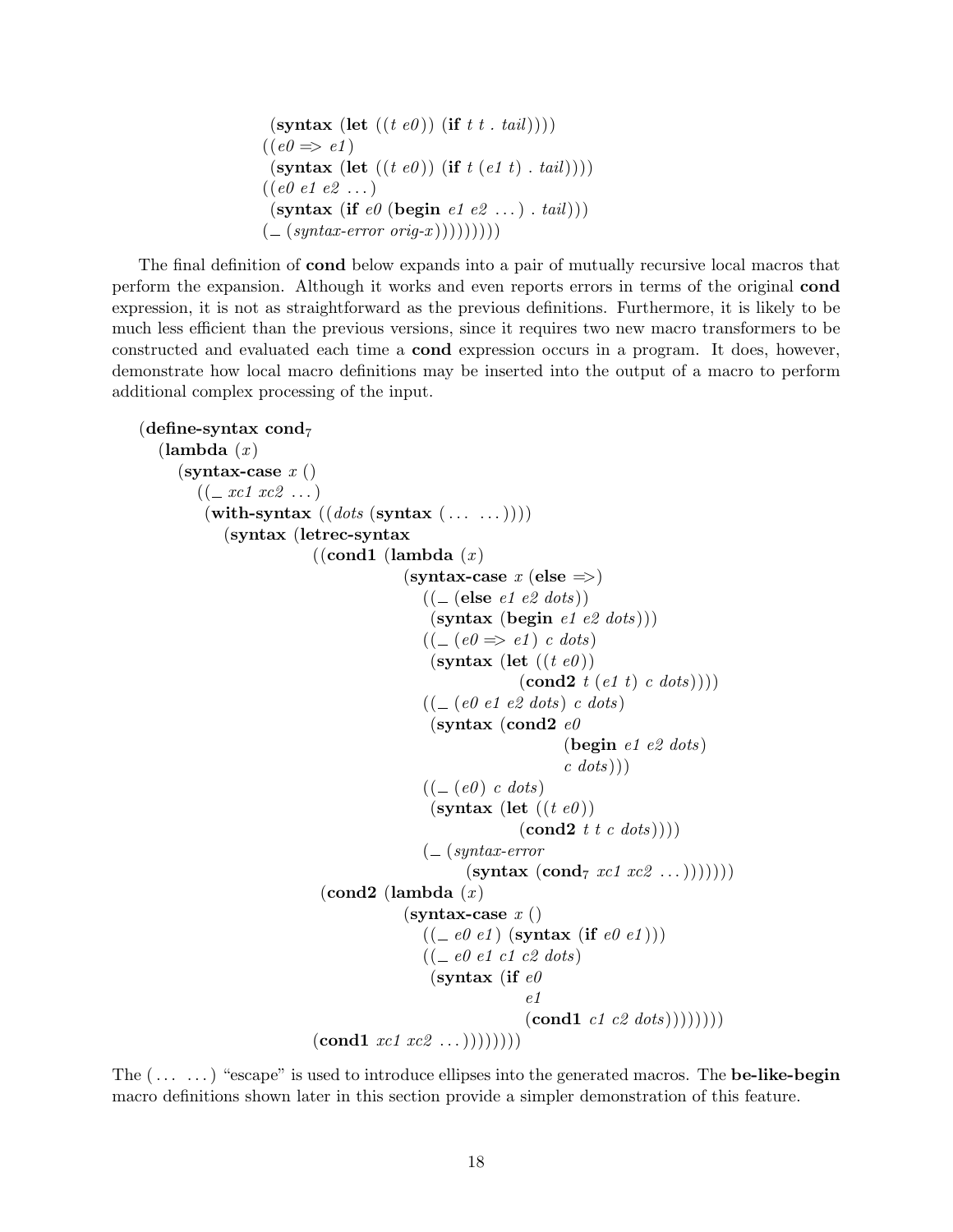A local macro may be written in terms of an existing syntactic form or procedure of the same name using let-syntax, although it is somewhat tricky to do so and not usually a good idea. The following shows how one might restrict if expressions within a given expression to require the "else" (alternative) part:

$$
\begin{array}{c}\n(\text{let-syntax } ((\text{if } (\text{lambda } (x)\\ (\text{syntax-case } x ()\\ \n((\text{-- } e1 e2 e3) ( \text{syntax } (\text{if } e1 e2 e3))))))\n)\n\end{array}
$$

The expression above evaluates to 2. If, however, the body were  $(i\mathbf{f} 1 2)$ , a syntax error would result.

Although the definition above looks simple enough, there are several ways in which an attempt to write this macro could easily have gone wrong. First, it would not work if **letrec-syntax** were used instead of let-syntax. In this case, the identifier if inserted into the local macro's output would refer to the local **if**, rather than the top-level **if**, and expansion would loop indefinitely. Next, if the definition were specified as in the following:

$$
\begin{array}{c}\n(\text{let-syntax} \ ((\text{if} \ (\text{lambda} \ (x) \\ \text{(syntax-case } x \ () \\ \text{((if } e1 \ e2 \ e3) \ (syntax \ (if e1 \ e2 \ e3))))))))\n\end{array}
$$

expansion would again loop indefinitely. The reason is that the identifier if appearing at the start of the pattern is treated as a pattern variable, even though it is within the definition for the keyword if. Thus, it is bound to the corresponding identifier if from the input expression, which denotes the local binding of if. Finally, placing if in the list of literals in an attempt to patch up the latter version would not work either:

```
(let-syntax ((if (lambda (x))
                                (syntax-case x (if))((\text{if } e1 \text{ } e2 \text{ } e3) \text{ } (\text{syntax } (\text{if } e1 \text{ } e2 \text{ } e3)))))))(if 1 2 3))
```
This would cause syntax-case to compare the literal if in the pattern, which is scoped outside of the let-syntax expression, with the if in the input expression, which is scoped inside the let-syntax. Since they do not refer to the same binding, they are not free-identifier=?. The result is a syntax error.

The conventional use of  $\equiv$  in place of the macro keyword helps the macro writer to avoid situations like those above where the wrong identifier is matched against or inserted by accident.

What if a local macro must be defined in terms of an existing binding for the macro keyword, but the local macro must be defined recursively? This could be done by using an internal recursion similar to that used in some of the let and cond examples above. But it can also be done by observing that the problem with the second if example above can actually be used to advantage. The following local definition for if is a more general form that allows zero or more test/consequent pairs possibly followed by an alternative: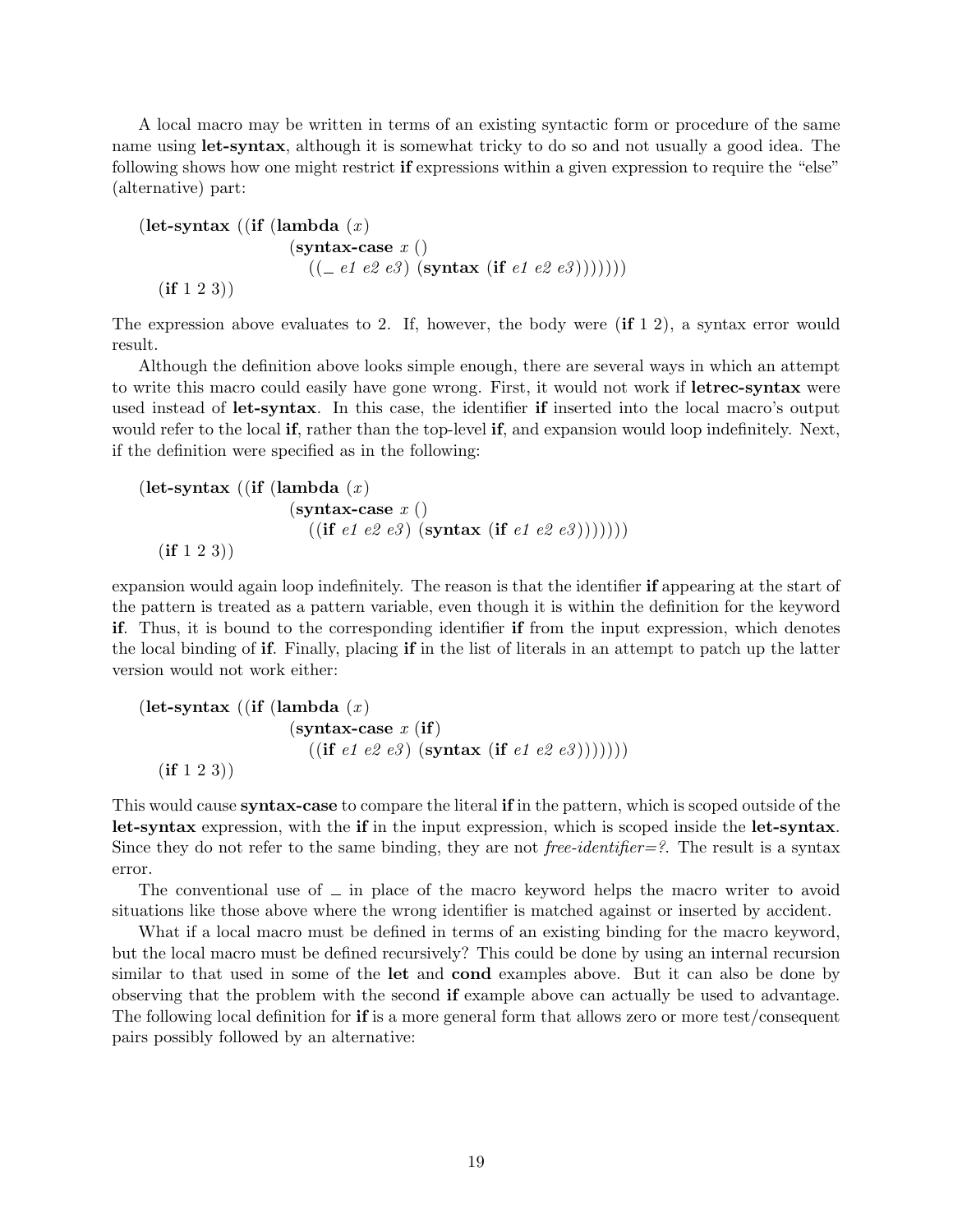```
(let-syntax ((if (lambda (x))
                      (syntax-case x()((-e) (syntax e))
                         ((-e1 e2) (syntax (if e1 e2)))
                        ((p \ e1 \ e2 \ e3 \ e4 \ ...))(syntax (if e1 e2 (p e3 e4 ...))))))))
  (list (if \#f 1 \#f 2 \#f 3 \#f 4 5)
        (if \#f 1 \#f 2 \#t 3 \#f 4 5)
        (f \# t \ 1 \# f \ 2 \# f \ 3 \# f \ 4 \ 5)))
```
Here we use a pattern variable  $p$  to pick up the identifier if from the input that carries with it the local binding for if so that we can use it in the recursion step. Thus, when we refer to if in the output, it is the top-level if, but when we refer to  $p$ , it is the local if.

Although this works, the best solution is to name the local macro something different from the top-level macro and to use letrec-syntax to support the recursion.

The macro appendix of the Revised<sup>4</sup> Report on Scheme provides a **syntax-rules** form that is a restricted variant of syntax-case. Here is how it can be defined in terms of syntax-case:

```
(define-syntax syntax-rules
```

```
(\textbf{lambda}(x))(syntax-case x()((\_ (k \dots) (pattern template) \dots))(syntax (lambda (x))(syntax-case x(k \dots))
                        (\textit{pattern}(\textbf{syntax} \textit{template}))\ldots))))))
```
syntax-rules differs from syntax-case in three ways. First, syntax-rules must itself evaluate to a transformer (procedure), so it expands into a lambda expression. Second, syntax-rules does not support fenders. Third, the output part of a **syntax-rules** clause is always a **syntax** template rather than an arbitrary expression, so it expands into a syntax form. Many of the macros above can be written using **syntax-rules** but only if they can be written with simple input-pattern/output-template clauses. This definition of or is a good example:

```
(define-syntax or
   (syntax-rules ()
      ((\_)\#f)((-e) e)((\text{--} e1 \text{ } e2 \text{ } e3 \text{ } \dots))(let ((t \t e1)) (if t t (or e2 e3 ...))))))
```
Actually, to be completely correct, we must ignore the first position of each pattern as specified by the Revised<sup>4</sup> Report, for the same reasons we stated earlier for our convention of using  $\equiv$  in the first position of patterns matched against macro calls. We do so in the next definition by inserting a set of dummy pattern variables: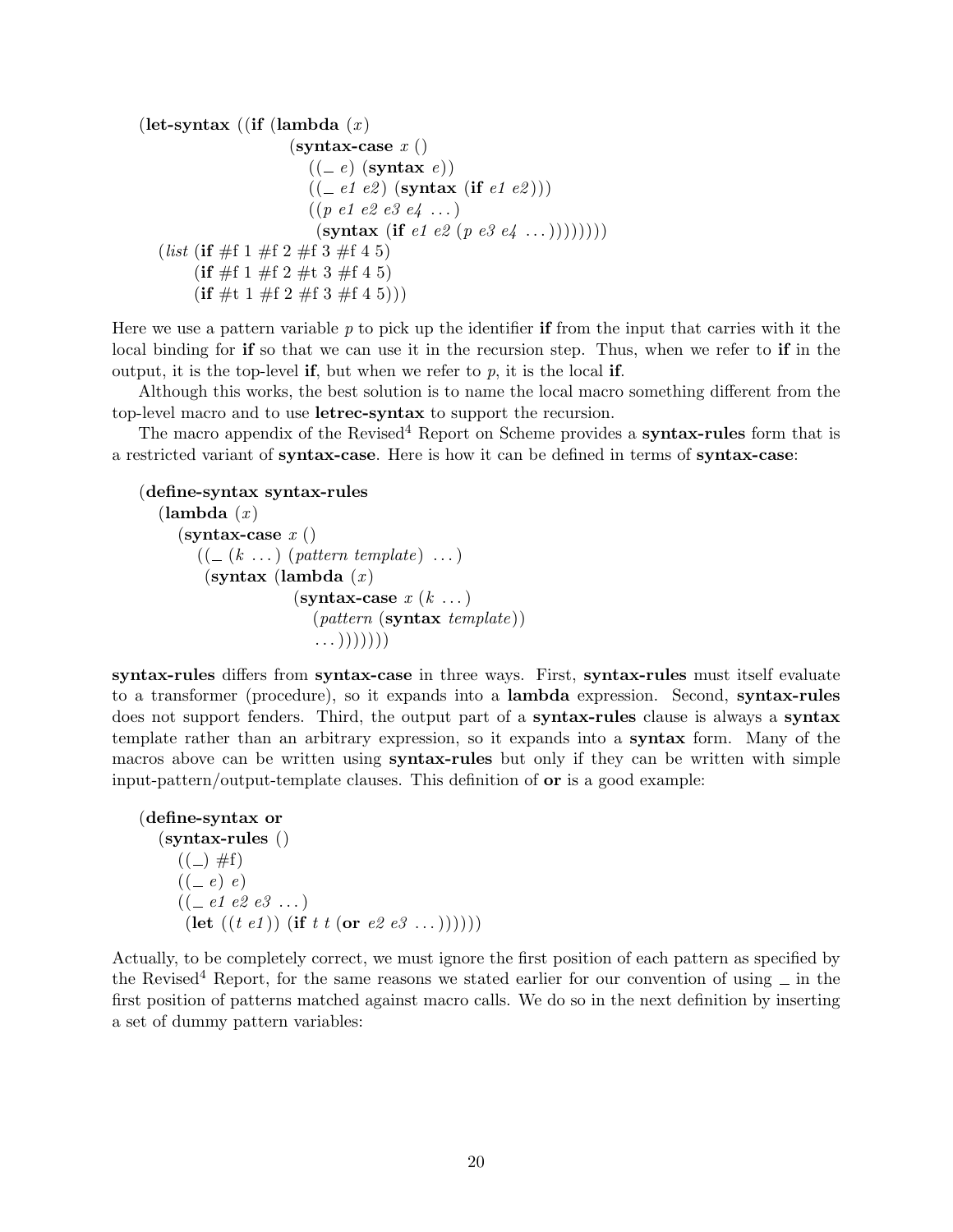```
(define-syntax syntax-rules
  (\text{lambda } (x))(syntax-case x()((\_ (k \dots) ((keyword \dots pattern) template) \dots))(with-syntax (((dummy \dots))(generate\text{-}temporaries (synthesis (keyword ...))))(syntax (lambda (x)(syntax-case x(k \dots))
                          ((dummu \cdot pattern) (syntax template))
                           \ldots))))))
```
Many versions of Scheme provide a version of **extend-syntax** [5, 3], which is one of the forerunners to the system described in this article. It too can be defined in terms of syntax-case if we are willing to use syntax in place of quote to mark pieces of fenders and "with" clauses that are to be expanded by the template expander. The first version below shows **extend-syntax** without with forms, and the second allows with forms (but only at the beginning of the output template).

```
(define-syntax extend-syntax
  (\text{lambda}(x))(define expand-clause
        (\textbf{lambda}(c))(syntax-case c()((pattern fender template)
              (syntax (pattern fender (syntax template))))((pattern template)
              (syntax (pattern (syntax template))))))(syntax-case x()(( - (k0 k1 ...) c ...))(with-syntax (((c \dots) (map\ expand\ clause\ (synthesis\ (c \dots))))(syntax (define-syntax k\theta)
                        (\text{lambda } (x))(syntax-case x (k1 ...) c ...))))))))(define-syntax extend-syntax
  (\textbf{lambda}(x))(define expand-template
        (\textbf{lambda}(t))(syntax-case t (with)((with ((pattern expression) ...) template))(\textbf{with-syntax} \ ((template (expand-template (syntax template)))(\textbf{symbax} \; (\textbf{with-symbax} \; ((\textit{pattern expression}) \; \dots))template))(template (syntax (synthesis template))))))
     (define expand-clause
        (lambda (c)(syntax-case c()((pattern fender template)
              (\textbf{with-syntax} \ ((template \ (expand\text{-}template \ (syntax \ template))))
```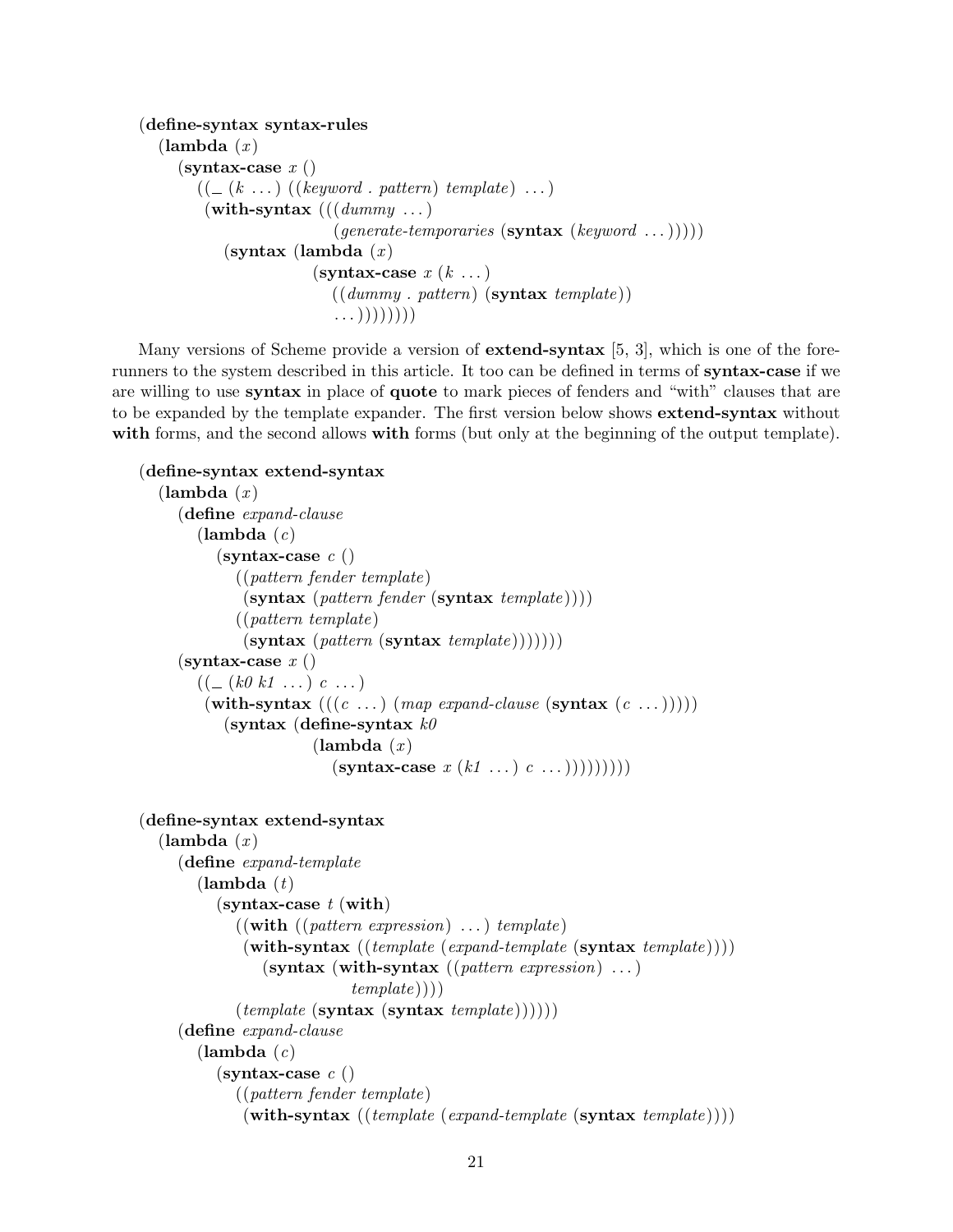```
(s\textbf{yntax} (pattern fender template))))((pattern template)
        (\textbf{with-syntax} \ ((template (expand-template (syntax template)))(syntax (pattern template)))))(syntax-case x()((\_ (k0 k1 \dots) c \dots)(with-syntax (((c \dots) (map expand-clause (syntax (c \dots)))))
      (syntax (define-syntax k\theta(\text{lambda } (x))(symbax-case x (k1 ...) c ...))))))))
```
Using the latter version of extend-syntax, letrec can be defined as follows:

```
(extend-syntax (letrec)
   ((\_ ((i \; v) \; \ldots) \; e1 \; e2 \; \ldots))(with ((t \dots) (generate-temporaries (syntax (i \dots)))))
        (let ((i \# f) ...)(\text{let } ((t \ v) \dots))(\textbf{set!} \; i \; t) \; \ldotse1 e2 ...))))
```
Many of the macro definitions given earlier would be shorter using **syntax-rules**, and shorter still using extend-syntax. Which to use is really a matter of taste.

The next few examples involve the insertion of implicit identifiers into the output of a macro. The first of these defines a loop macro that implicitly binds the variable exit to a continuation within the body of the loop:

```
(define-syntax loop
  (\text{lambda } (x))(syntax-case x()((k \ e1 \ e2 \ ...))(with-syntax ((exit-id (implicit-identifier (synthesis k) 'exit)))(syntax (call-with-current-continuation
                          (\textbf{lambda} (exit-id))(\text{let } f() (\text{begin } e1 e2 ...)(f)))))))))
```
Using this definition, the expression (loop 1) loops indefinitely, but:

```
(\text{let } ((x 2)))(loop (if (zero? x) (exit x) (set! x(-x 1))))
```
terminates on the third iteration. Also:

```
(let ((exit (lambda (x) x)))(logit\ 0))
```
terminates and returns 0, but: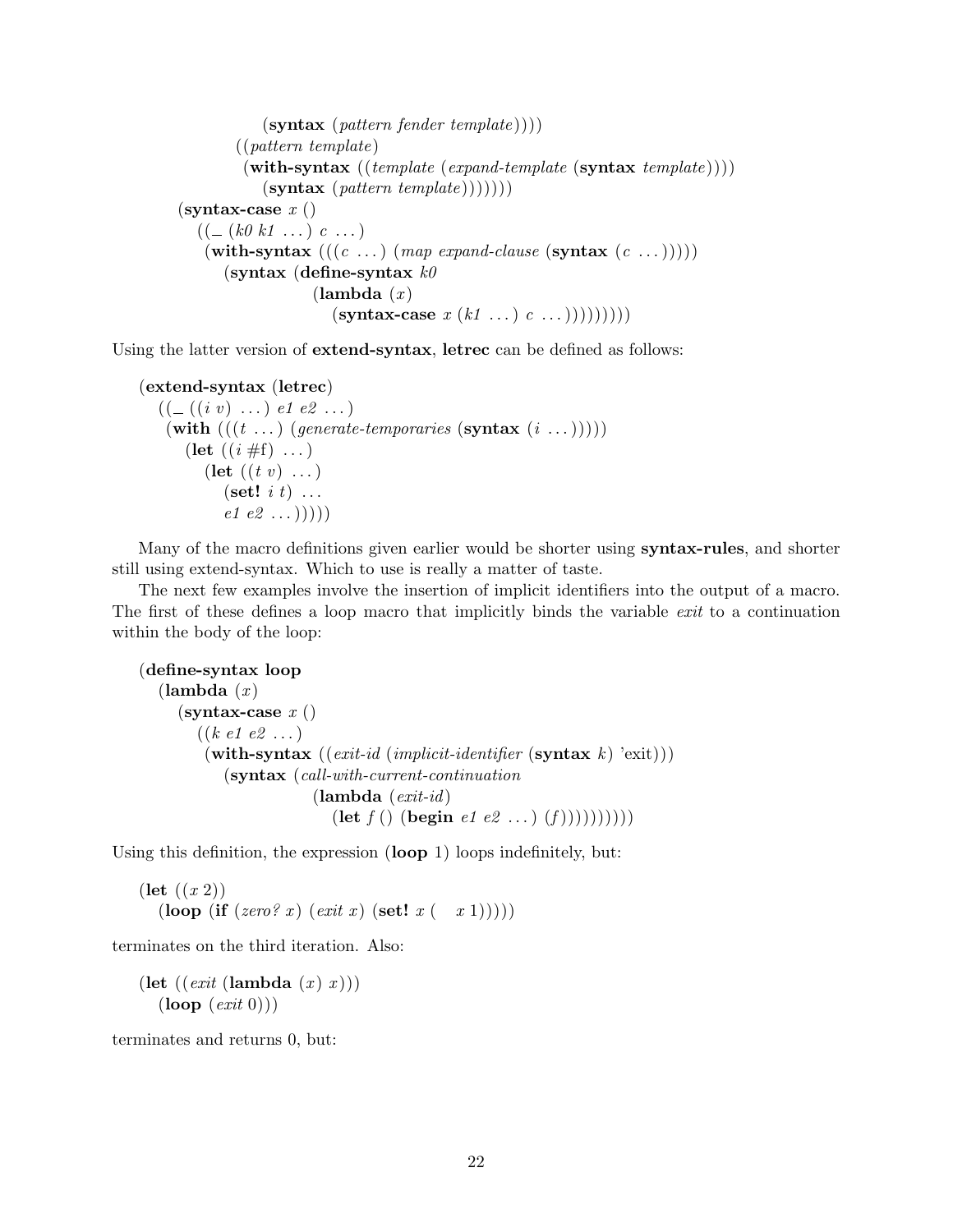(loop (let  $((exit (lambda (x) x)))$ )  $(exit\ 0))$ 

does not terminate.

In order to create a binding that captures references to *exit* within the loop, we create an implicit identifier using the macro's keyword as a template. An implicit identifier is one that behaves as if it had been introduced at the same time and in the same place as the template identifier, in this case the keyword in the macro call. It is as if the implicit identifier had been part of the original macro call and had been plucked from the input rather than synthesized by *implicit-identifier*.

The binding introduced for *exit* might just as well be a macro binding:

```
(define-syntax loop
  (\text{lambda } (x))(syntax-case x()((k \ e1 \ e2 \ ...))(with-syntax ((exit-id (implicit-identifier (syntax k) 'exit)))(syntax (call-with-current-continuation
                          (\textbf{lambda}(t))(define-syntax <i>exit-id</i>)(\textbf{lambda}(x))(syntax-case x()((e) (syntax (t e)))))
                             (\textbf{let } f() \text{ (begin } e_1 e_2 \ldots \text{ (} f)))))))))
```
All of the examples given above behave the same with either definition of loop, and in fact, the generated code would be nearly identical.

Another common use for implicit identifiers is in the definition of structure facilities. The following definition for **define-structure** is an adaptation of one that appeared in The Scheme *Programming Language* [3]. This system represents structures as vectors of length  $n + 1$ , where n is the number of fields, the first element is the name of the structure, and the remaining elements contain the fields' values. A structure definition expands into a begin containing a sequence of procedure definitions for a constructor, a structure "type" predicate, and access and assignment procedures for each field.

The names for these procedures are constructed as implicit identifiers from the name given for the structure and the field names. Most of the work is done in the local help procedure construct-name. This procedure takes a template identifier and a list of identifiers and strings to be used in forming the implicit identifier's name.

#### (define-syntax define-structure

```
(\text{lambda } (x))(define construct-name
     (lambda (template-identifier . args )
        (implicit-identifier
           template-identifier
           (strinq > symbol(apply string-append
                      (map \; (<b>lambda</b> \; (x))(\text{if } (string? x)x
```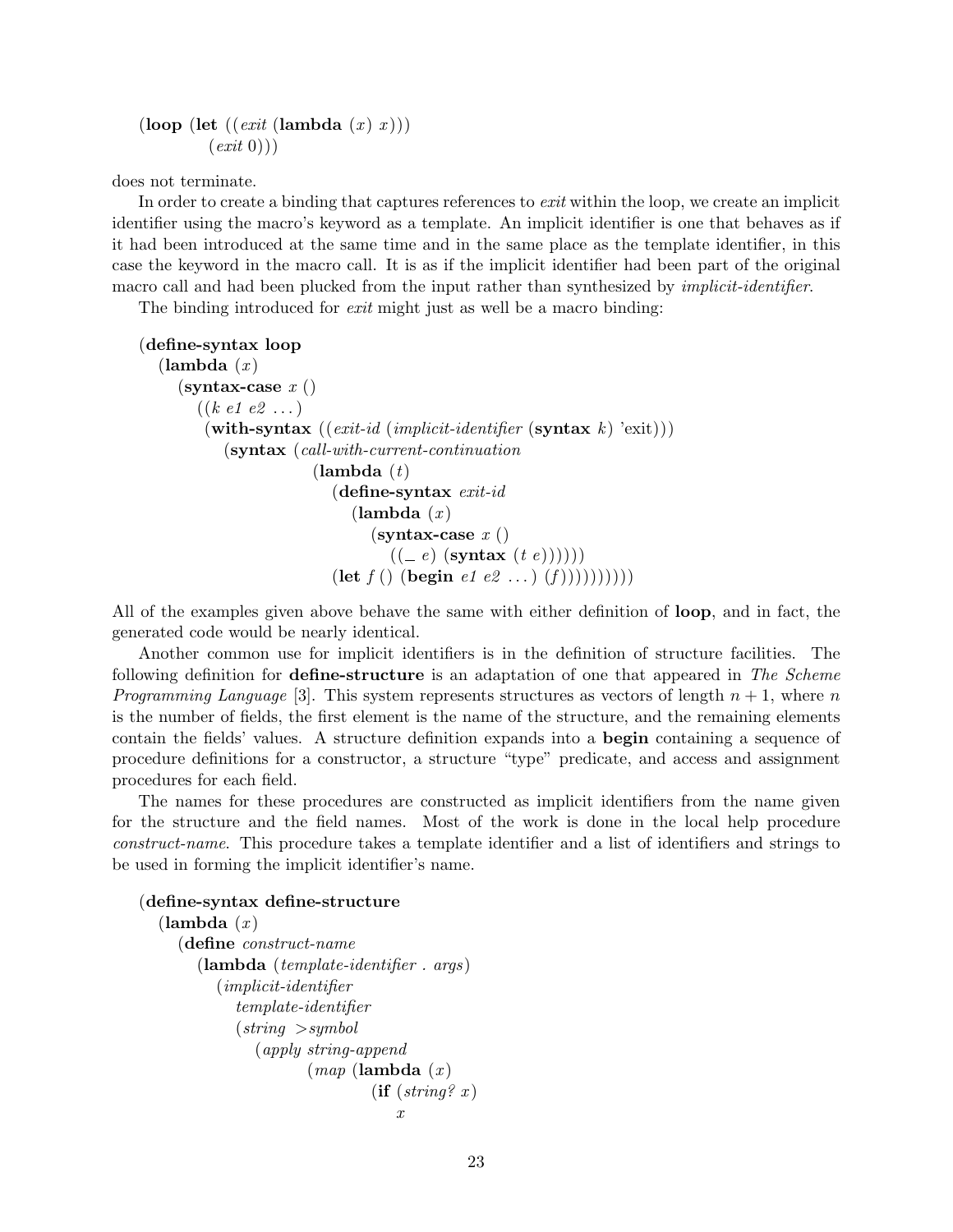```
(symbol \gt{string}(syntax-object \gt{datum} x)))arg(s)))))(syntax-case x()((\_ (name \ id1 \dots))(\text{syntax (define-structure } (name \ id1 \ ...)))))((\textcolor{red}{\mathcal{L}} \text{ (name } id1 \text{ ...}) ((id2 init) \text{ ...}))(with-syntax
       ((\text{constructor } (\text{construct-name }(\text{syntax name}) \text{ "make-" }(\text{syntax name})))(predicate (construct-name (s<b>vntax</b> name) (s<b>vntax</b> name) "<math>"
        ((access \dots))(map \; (lambda \; (x) \; (construct\text{-}name \; x \; (synthesis \; name) \; ``\; ' x))(\textbf{syntax} (id1 \ldots id2 \ldots)))((\text{assign} \dots)(map \; (<b>lambda</b> \; (x))(construct\-name x "set-" (syntax name) "-" x "!"))(\textbf{symbax} (id1 ... id2 ...)))(structure-length
          (+ (length (systax (id1 ... id2 ...))) 1))((index \dots)(\text{let } f((i\ 1) (ids (\text{syntax } (id1 ... id2 ...)))))(if (null?ids)'()
                 (cons i (f (+ i 1) (cdr ids)))))(syntax (begin
                      (define constructor
                         (\text{lambda } (id1 \dots))(let ((id2 init) ...)(vector' name id1 ... id2 ...)))(define predicate
                         (\text{lambda } (x))(and (vector? x)(=(vector-length x) structure-length)\left( \text{eq?} \left( \text{vector-ref} \ x \ 0 \right) \ \text{'name}) \right)(define access
                         (\text{lambda } (x))(vector-ref \ x \ index))). . .
                      (define assign
                         (\textbf{lambda} (x \text{ update}))(vector-set! x index update)))\ldots))))))
```
Notice the choice of template identifier in each call to construct-name. For the constructor and predicate identifiers, the structure name is used, and for the access and assignment procedure identifiers, the corresponding field name is used. These are the most logical choices, although there is no difference except for define-structure macro calls that are built up incrementally.

Any of the generated procedure definitions could easily have been macro definitions instead. For example, to define the accessors as macros, it would be necessary only to replace: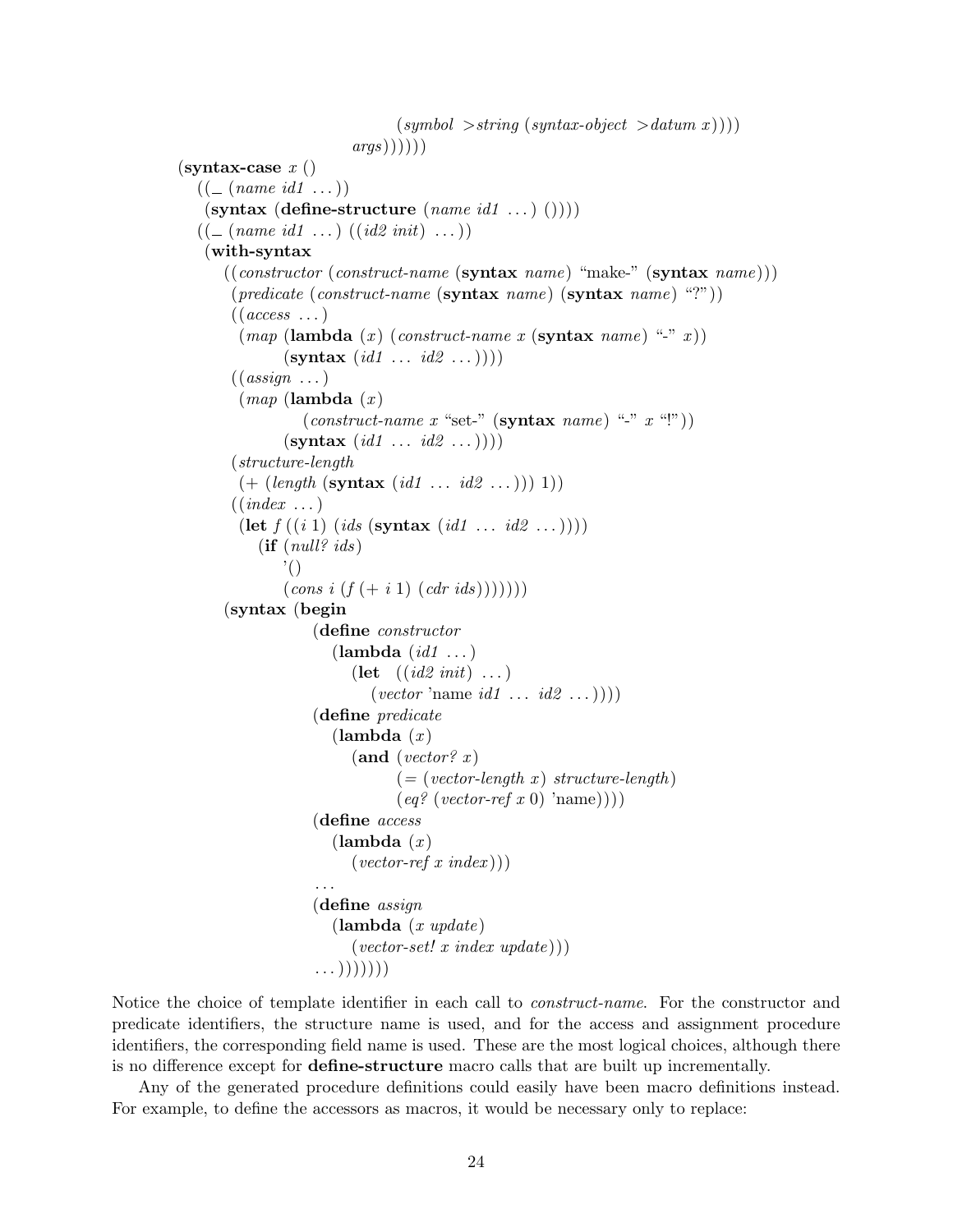```
(define access
  (\text{lambda } (x))(vector-ref x index))
```
with:

```
(define-syntax access
  (\text{lambda}(x))(syntax-case x()((-x)(s<b>yntax</b> (vector-ref x index))))))
```
Using either version, a define-structure form may appear anywhere a define or define-syntax form may appear, including within a sequence of definitions at the front of a lambda or similar body.

The following definition defines **quasiquote**; it is more complicated than necessary because it attempts to minimize the amount of consing. Although there are no new concepts introduced by the example, it is a good example of a macro that traverses the entire input expression rather than just its top-level structure. A much simpler version could be defined by replacing calls to gen-cons, gen-append, and gen-vector with syntax for calls to cons, append, and list->vector.

```
(define-syntax quasiquote
```

```
(letrec
   ((gen-cons
     (\text{lambda } (x y))(syntax-case x (quote))((\text{quote } x))(syntax-case y (quote list))((\text{quote } y) \text{ (syntax (quote } (x \cdot y))))((list y ...)(symbax (list (quote x) y ...)))(y \text{ (syntax } (cons \text{ (quote } x) y))))(x \text{ (syntax-case } y \text{ (quote list)})((\text{quote}()) (\text{syntax} (list x)))((list y ...)(symbax (list x y ...)))(y \left(\text{syntax} \left(\text{cons } x y\right)\right))))(gen-append
     (\text{lambda } (x y))(syntax-case x (quote list cons))((\text{quote } (x1 x2 ...))(syntax-case y (quote))((\text{quote } y) \text{ (syntax (quote } (x1 x2 ... y))))(y \text{ (syntax } (append \text{ (quote } (x1 x2 ...) y))))))((\text{quote}()) y)
            ((list x1 x2 ...))(gen-cons (syntax x1) (gen-append (syntax (list x2 ...)) y)))(x \text{ (syntax-case } y \text{ (quote list)})((\text{quote }()) (\text{syntax } x))(y \text{ (syntax } (append x y))))))))(gen-vector
```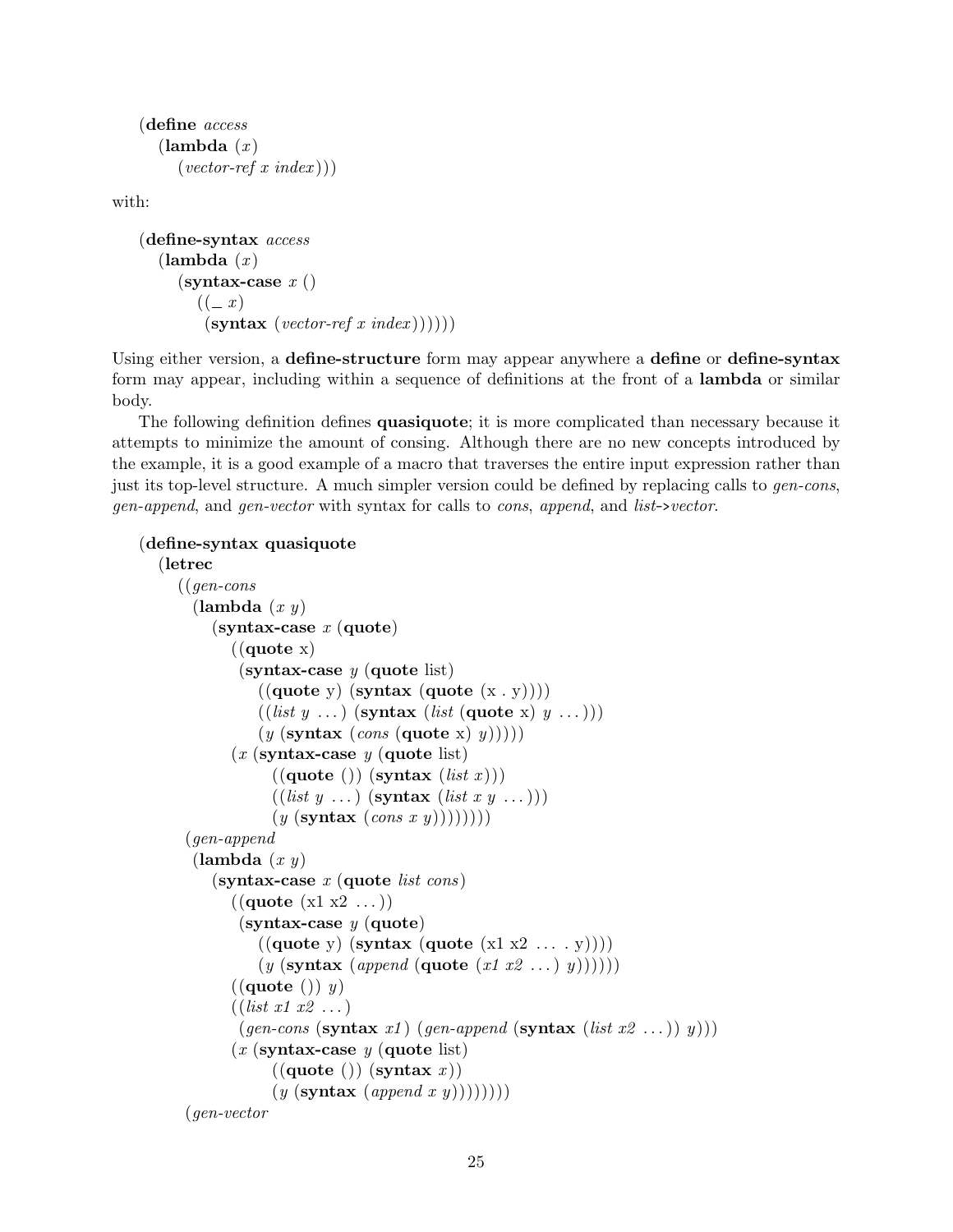```
(\text{lambda } (x))(syntax-case x (quote list)((\text{quote } (x \dots)) (\text{syntax } (\text{quote } # (x \dots))))((list x ...) (symbax (vector x ...)))(x \text{ (syntax } (list \rightarrow vector x))))))(gen
    (\textbf{lambda} (p \text{lev}))(syntax-case p (unquote unquote-splicing quasiquote)
         ((unquote p)(ii = lev 0)(s<b>v</b>ntax <math>p</math>)(qen-cons (syntax (quote unquote))
                          (gen (syntax(p)) (-lev 1))))(((unquote-splicing p). q)(\textbf{if } (= \text{lev } 0))(gen-append (syntax p) (gen (syntax q) lev))
              (gen-cons (gen-cons (s<b>yntax</b> (quote unquote-splicing))(qen (syntax p) (-lev 1)))(gen (syntax q)lev)))((quasiquote p)
          (gen-cons (syntax (quote quasiquote))
                      (qen (syntax (p)) (+ lev 1))))((p \cdot q))(qen-cons (gen (synthesis p) lev) (gen (synthesis q) lev))(\#(\mathbf{x} \dots) \ (gen-vector \ (gen \ (synthesis \ x \dots)) \ lev))))(p \text{ (syntax (quote p)))))(\text{lambda } (x))(syntax-case x()((e) (gen (syntax e) 0))))
```
As with references to *not* inserted by the **unless** transformer defined earlier, the inserted references to cons, list, and other primitive names resolve to the top-level bindings even if other bindings for these names are lexically apparent within the scope of a quasiquote expression:

```
(\text{let } ((cons '(a \cdot b)))((cons \cdot ,cons))
```
The final example of this section shows how a macro generating another macro can include ellipses in the generated macro using the "escape sequence"  $(\ldots \ldots)$ :

```
(define-syntax be-like-begin
   (\text{lambda } (x))(syntax-case x()((- name)(syntax (define-syntax name
                         (\text{lambda } (x))(syntax-case x()((\text{=} e0 \text{ } e1 \text{ } (\text{ } \ldots \text{ } \ldots))(syntax (begin e0 e1 (\ldots \ldots)))))))))))))))
```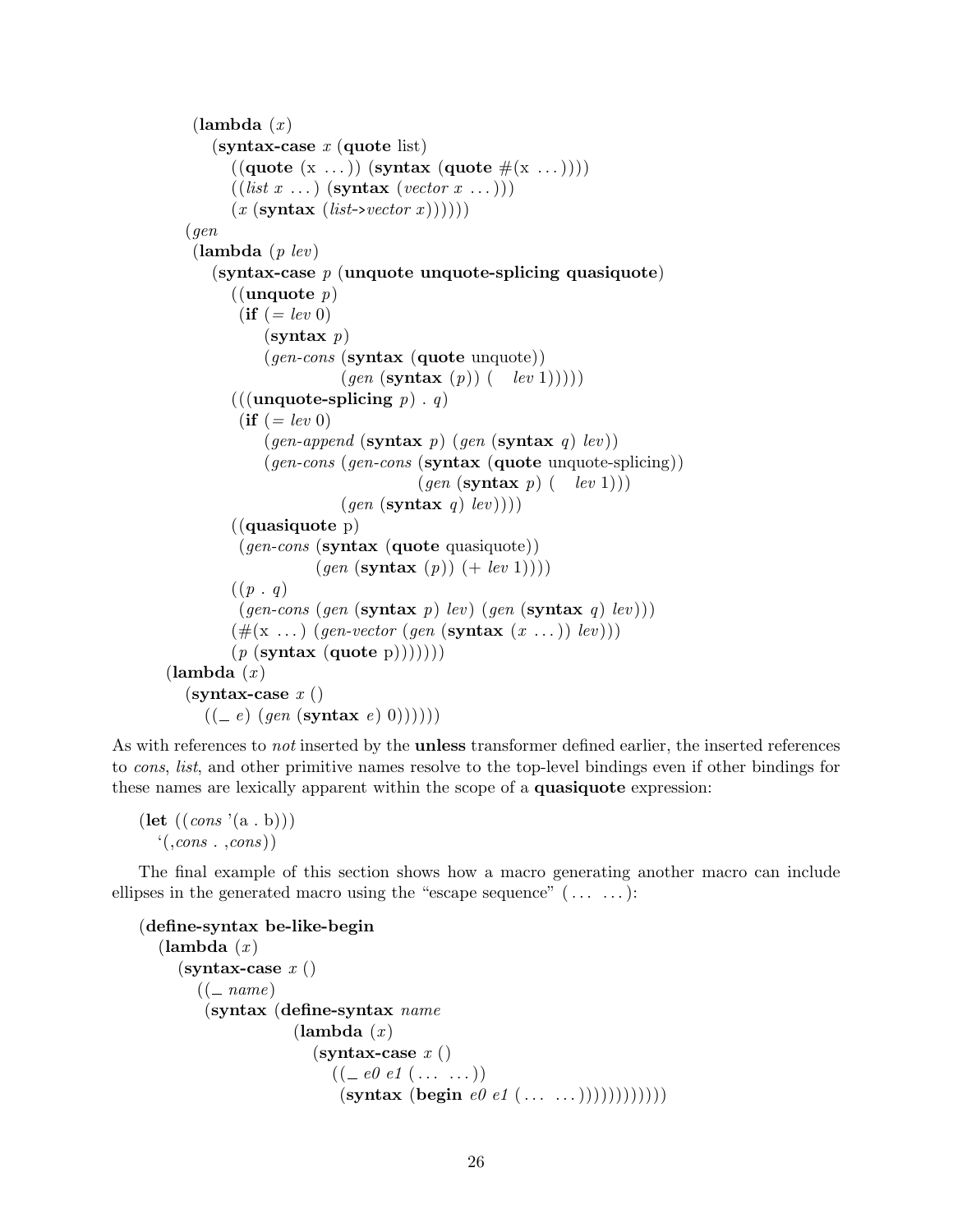Following this, (be-like-begin sequence) would allow sequence to be used interchangeably with begin.

If there are many ellipses in the generated macro, it may be preferable to bind a local pattern variable to  $(\ldots \ldots)$  and to use this variable in place of the  $(\ldots \ldots)$  in the definition:

```
(define-syntax be-like-begin
  (\textbf{with-syntax}~((\textit{dots}~(s\textbf{yntax}~(...~...))))(\text{lambda } (x))(syntax-case x()((-name)(syntax (define-syntax name
                        (\text{lambda } (x))(syntax-case x()((-e0 e1 dots)(syntax (begin e0 e1 dots))))))))))
```
# 4 Theory of operation

Implementation of the macro system is surprisingly straightforward. In this section we briefly describe how our implementation works. Other strategies may be possible.

Implementing the basic macro expansion algorithm is a procedure called the expander, which is called before compilation of each expression entered from the keyboard or loaded from a source file. The expander traverses the input expression, expanding any macros it encounters and handling core forms such as lambda, if, and quote. The expander maintains a lexical compile-time environment that contains information about lexically visible identifiers: macro keywords, lexical variable names, and pattern variable names. As the expander enters the scope of a lexical binding construct such as lambda, syntax-case, or letrec-syntax, the compile time environment is augmented with information about the new bindings. Upon leaving the scope, this information is dropped. For macro keywords, the lexical compile-time environment holds the associated transformers. For pattern variable names, it holds the nesting depths, i.e., the number of levels of nested ellipses by which the pattern variable was followed. For lexical variable names, it records nothing more than their existence.

Since identifier bindings may shadow enclosing identifier bindings, only the most recently encountered binding of any type is relevant during expansion. A top-level compile-time environment is maintained as well to hold bindings from top-level macro keywords to the associated transformers. An identifier binding in the top-level compile-time environment is relevant at a given point only if there is no lexical binding for the identifier. The phrase "compile-time environment" refers to the combined lexical and top-level environments; identifiers looked up in the compile-time environment are first looked for in the lexical environment, and if no binding exists there, then in the top-level environment.

Within the scope of a lexical binding for an identifier  $x$ , the expander replaces all occurrences of x with a new identifier. This new identifier contains the original name of the identifier, a unique generated name, and the same set of marks (described below) as  $x$ . The original name is retained in case the identifier is ultimately used as symbolic data, i.e., in case it eventually appears within a quote expression. The newly generated name is used to look up the identifier's meaning in the compile-time environment. Thus, the lexical compile-time environment maps generated names to binding information.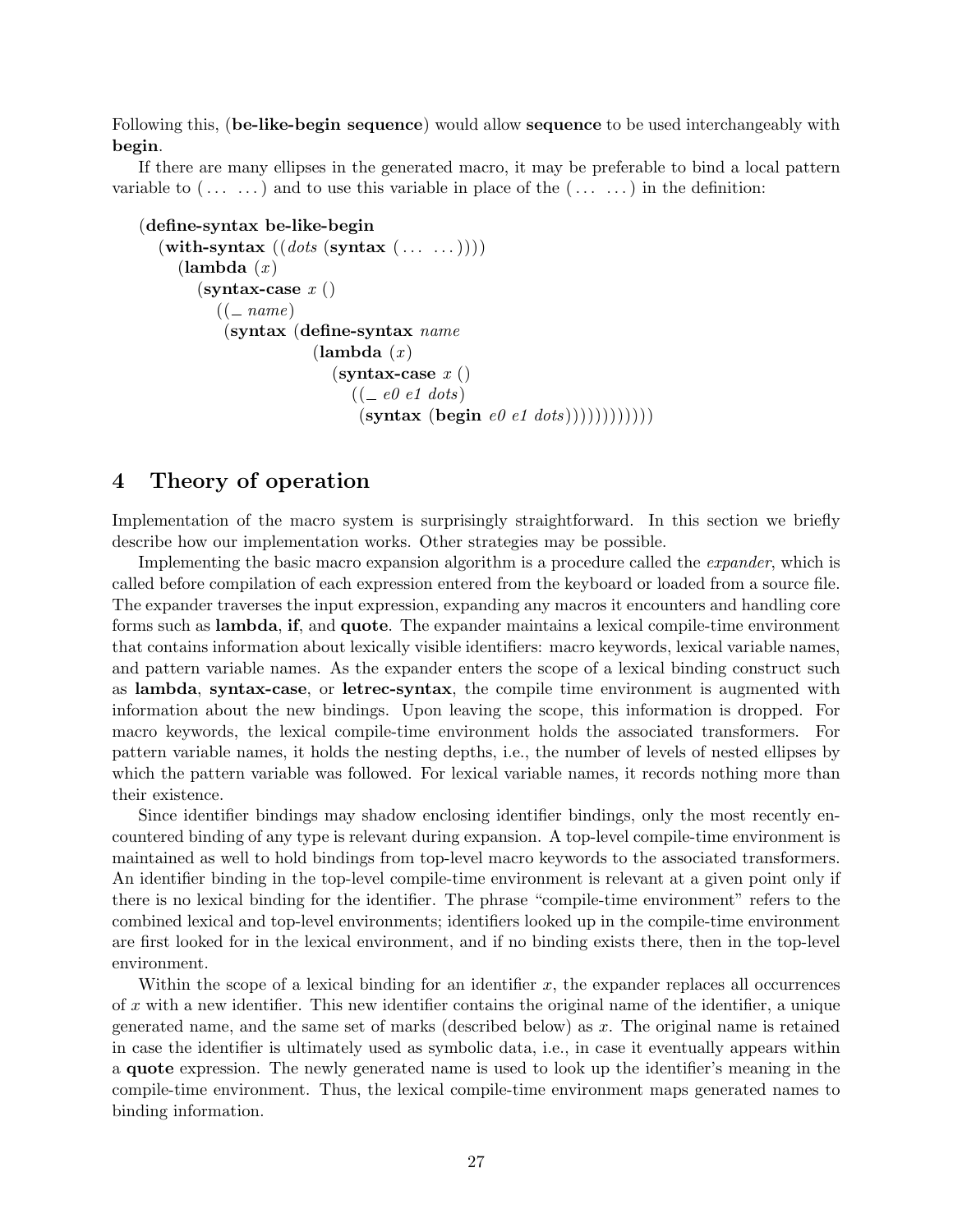For efficiency, this substitution is actually done incrementally, not all at once, by creating a syntax object encapsulating the outermost form with an environment mapping the old identifiers to the corresponding new identifiers. Then, as the form is destructured and traversed by the expander and macro transformers (using syntax-case), the encapsulation is "pushed down" into the subforms and the pending substitutions are performed.

In the case of lexical (lambda-bound) variables, the generated names become the formal parameter names of the generated **lambda** expression. For pattern-variables within **syntax-case** patterns, a lambda binding for each of the generated names is established within the fender and output expressions; these names are bound at run time to the corresponding pieces of the input. For a pattern variable followed by an ellipsis, the generated name is bound to a list of the corresponding forms; for two levels of ellipses, a list of lists of the corresponding forms; and so on. For let-syntax and letrec-syntax forms, the generated name is not bound at run time, but is used solely as a handle for the binding in the compile-time environment.

When an identifier reference is encountered by the expander, the expander's action differs depending upon the context of the reference and the visible compile-time binding of the identifier. If the identifier occurs in the keyword position of a form that might be a macro call and it is found to be a macro keyword in the compile-time environment, the associated transformer is invoked as described below.

If an identifier encountered by the expander is an apparent variable reference and it is bound as a lexical variable (lambda-bound variable), it is converted into a reference to the corresponding generated name. If it is not bound anywhere, it is assumed to be a reference to a top-level binding and is thus expanded into its original name. An apparent variable reference to any other type of identifier (macro keyword or pattern variable) is an invalid reference, which is signaled by the expander.

If an identifier appears within a syntax form and it is bound as a pattern variable in the compile-time environment, the generated name and the nesting level are used by the expander to generate code that inserts the corresponding subforms into the output. Any other identifier appearing within a syntax form is inserted into the output unchanged.

If an identifier appears within a quote form, it is stripped down to the original name.

A macro call is handled as follows. First, a new "mark" is created. Each mark is distinguishable from other marks, but it is otherwise unimportant how marks are represented. We currently represent marks as integers. This mark is attached to each identifier in the input to the macro, and the resulting expression is passed to the transformer. Identifiers in the output from the transformer are similarly marked, except that identifiers to which the mark is already attached are stripped of the mark. In this way, the mark "sticks" only to identifiers introduced by the transformer; it does not stick to identifiers that the transformer copies from the input into the output. As with the substitution of old identifiers with new identifiers described above, this marking is done incrementally for efficiency; marks to be applied are recorded along with substitutions to be performed in each syntax object.

The marks are used to inhibit substitution of macro-introduced lexical identifiers that should not be captured by bindings in the context of the call nor (if bound by the output of the macro) capture references in the input to the call. If the marks on an occurrence of an identifier within the scope of a lexical binding construct are not the same as the marks on the bound identifier, the occurrence is left alone even if the identifiers are otherwise equivalent.

For example, consider the expansion of:

(let  $((if \#f))$  (or2 if t))

using the two-subexpression version of or below: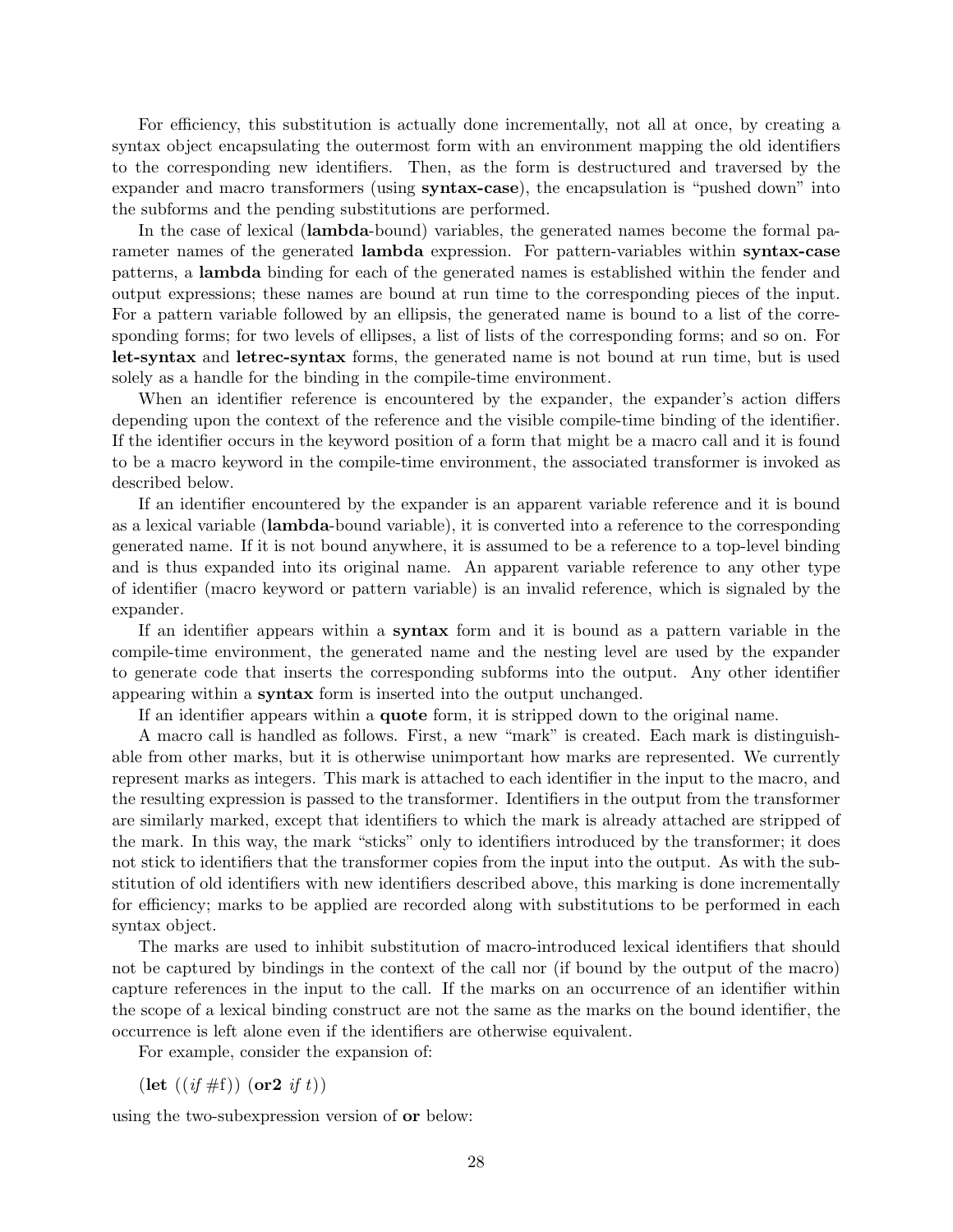```
(define-syntax or2
  (\text{lambda}(x))(syntax-case x()((-e1 e2))(syntax (let ((t \t e1)) (if t \t e2)))))))
```
The expression above should evaluate to the top-level value of the variable  $t$ . As the expansion unfolds, observe how substitution and marking prevent the binding for if in the source expression from interfering with the macro's use of **if** and the macro's binding for  $t$  from interfering with the source expression's reference to t.

For simplicity, we assume that let is handled directly by the expander; with a little more tedium we could first expand it into the corresponding **lambda** application. We also assume that identifier substitutions and marks are applied immediately rather than incrementally.

For purposes of this discussion, identifiers are shown as ordered triples of the form:

 $\langle original\text{-}name, current\text{-}name, \{mark \ldots \} \rangle$ 

The original input is thus:

 $(\langle \text{let}, \text{let}, \{\} \rangle \mid ((\langle \text{if}, \text{if}, \{\} \rangle \neq f))$  $(\langle \text{or2}, \text{or2}, \{\} \rangle \langle \text{if}, \text{if}, \{\} \rangle \langle \text{t}, \text{t}, \{\} \rangle))$ 

On the first step, since let has no other binding but its original binding in the top-level environment, the bound variable from the outer let expression is replaced with the generated name  $g0001$ , and the occurrence of the identifier within the scope of the let expression is replaced with a new identifier that contains both the generated and original names:

 $(\text{let } ((g0001 \# f))$  $(\langle \text{or2}, \text{or2}, \{\} \rangle \langle \text{if}, \text{g0001}, \{\} \rangle \langle \text{t}, \text{t}, \{\} \rangle))$ 

Existence of this binding for  $q0001$  is also recorded in the lexical compile-time environment. Next, the transformer for  $\alpha r^2$  is invoked, with identifiers in its input marked by mark  $m_1$ :

 $(\langle \text{or} 2, \text{or} 2, \{m_1\} \rangle \langle \text{if, g0001}, \{m_1\} \rangle \langle \text{t}, \text{t}, \{m_1\} \rangle)$ 

The transformer for  $or 2$  produces:

 $(\langle \text{let}, \text{let}, \{\} \rangle \ ((\langle t, t, \{\} \rangle \ \langle \text{if}, \text{g0001}, \{m_1\} \rangle))$  $(\langle \text{if, if, } \{\} \rangle \langle t, t, \{\} \rangle \langle t, t, \{\} \rangle \langle t, t, \{m_1\} \rangle))$ 

Next, within the output from the **or2** transformer, identifiers not marked with  $m_1$  are so marked while the  $m_1$  mark is removed from the others (since identical marks cancel).

 $(\langle \mathrm{let}, \mathrm{let}, \{m_1\} \rangle$   $((\langle \mathrm{t},\mathrm{t}, \{m_1\} \rangle$   $\langle \mathrm{if}, \mathrm{g}0001, \{\} \rangle))$  $(\langle \text{if, if, } \{m_1\} \rangle \langle t, t, \{m_1\} \rangle \langle t, t, \{m_1\} \rangle \langle t, t, \{m_1\} \rangle)$ 

Only the current name is relevant when an identifier's binding is determined in the compile-time environment, so even though the mark  $m_1$  has been attached to the identifier let, it still resolves to the top-level definition for let. Therefore, the bound identifier is replaced with a generated name and occurrences of the identifier (with the same current name and marks) are replaced with a new identifier within the scope of the let expression: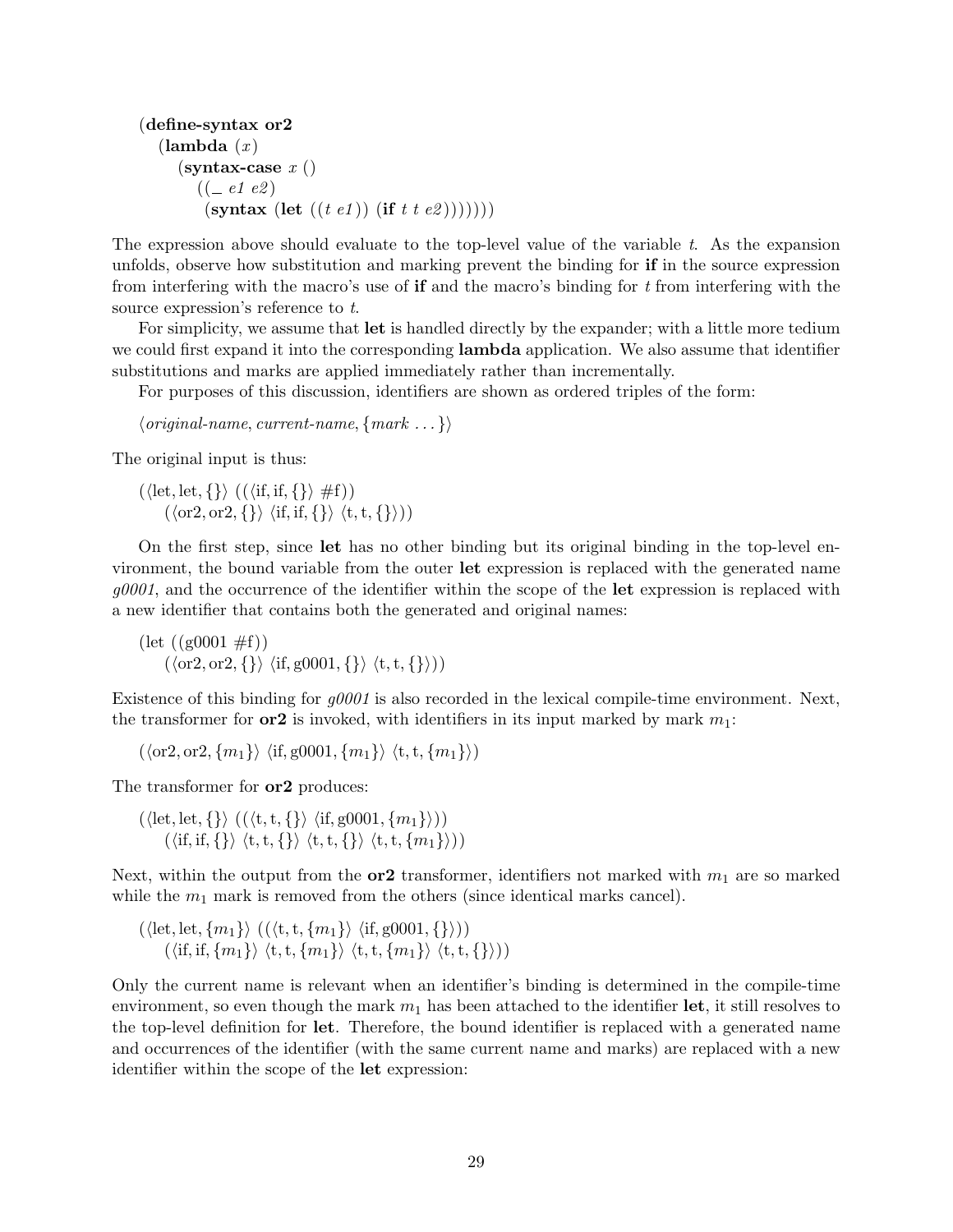$(\text{let } ((g0002 \langle \text{if, } g0001, {\{\})})$  $(\langle \text{if, if, } \{m_1\} \rangle \langle t, \text{g0002}, \{m_1\} \rangle \langle t, \text{g0002}, \{m_1\} \rangle \langle t, t, \{\} \rangle))$ 

Existence of this binding for  $g0002$  is also recorded in the lexical compile-time environment, which still also holds a record of the binding for  $g0001$ .

Since  $g0001$  is recorded as a lexically bound variable in the compile-time environment, the occurrence of  $\langle i f, g0001, \{\}\rangle$  expands into a reference to  $g0001$ . Thus, the output expression so far consists of the following:

$$
\begin{array}{l}\n\text{(let } ((g0001 \# f)) \\
\text{(let } ((g0002 g0001)) \\
\text{(iff, if, $\{m_1\}$} \ \langle t, g0002, \{m_1\} \rangle \ \langle t, g0002, \{m_1\} \rangle \ \langle t, t, \{\} \rangle)))\n\end{array}
$$

with the last line as yet unexpanded. Since the current name of the identifier  $\langle i, i, f, \{m_1\}\rangle$  is if, the last line is recognized as an if expression:

$$
\begin{array}{l} \text{(let } ((g0001 \# f)) \\ \text{(let } ((g0002 \ g0001)) \\ \text{(if } \langle t, g0002, \{m_1\} \rangle \ \langle t, g0002, \{m_1\} \rangle \ \langle t, t, \{ \} \rangle))) \end{array}
$$

Only the three variable references within this if expression remain to be expanded. The current name,  $g0002$ , for the first and second of these is recorded as a lexical variable in the compile-time environment so both simply expand into  $g0002$ . The current name for the third is t, which has no binding in the lexical compile-time environment; therefore it expands into a top-level reference to t. Thus, the final output from the expander is:

 $(\text{let } ((g0001 \# f))$  $(\text{let } ((g0002 g0001)))$  $(i f g0002 g0002 t))$ 

Responsibility for "pushing down" the substitutions and markings in the actual implementation is given to syntax-case expressions. As a syntax-case matches the input against a pattern, any syntax objects that must be destructured are destructured only as far as necessary to perform the match, and the substitutions and markings are transferred to the subexpressions of the destructured form. If the match is successful, the resulting values are bound to the pattern variables (actually, to the corresponding generated names) within the fender and output expressions. Subforms of syntax expressions within the scope of these pattern variables are rebuilt as necessary to insert these values. All substitutions and marks attached to pieces of the output from syntax are retained so that, when they are subsequently inserted into the output of a macro, identifiers within these pieces refer to the bindings visible where they first appeared. The expander strips all such information from **quote** forms (using the equivalent of *syntax-object*  $>$ *datum*), since quoted symbols are used as ordinary symbolic data.

Two identifiers are *bound-identifier*=? if and only if they have the same current name (which implies they have the same original name) and the same marks. Two identifiers are free-identifier=? if and only if they have the same current name. This is a reflection of the compile-time environment lookup and identifier replacement rules: only the current name is relevant for determining an identifier's binding, while both the current name and the marks must agree for an identifier to be replaced within the scope of a lexical binding construct.

Two identifiers that are *bound-identifier*=? may not be *eqv?*, since other information (including source annotations) may be present in the identifier structure. Thus, it is rarely useful to use  $eqv^2$